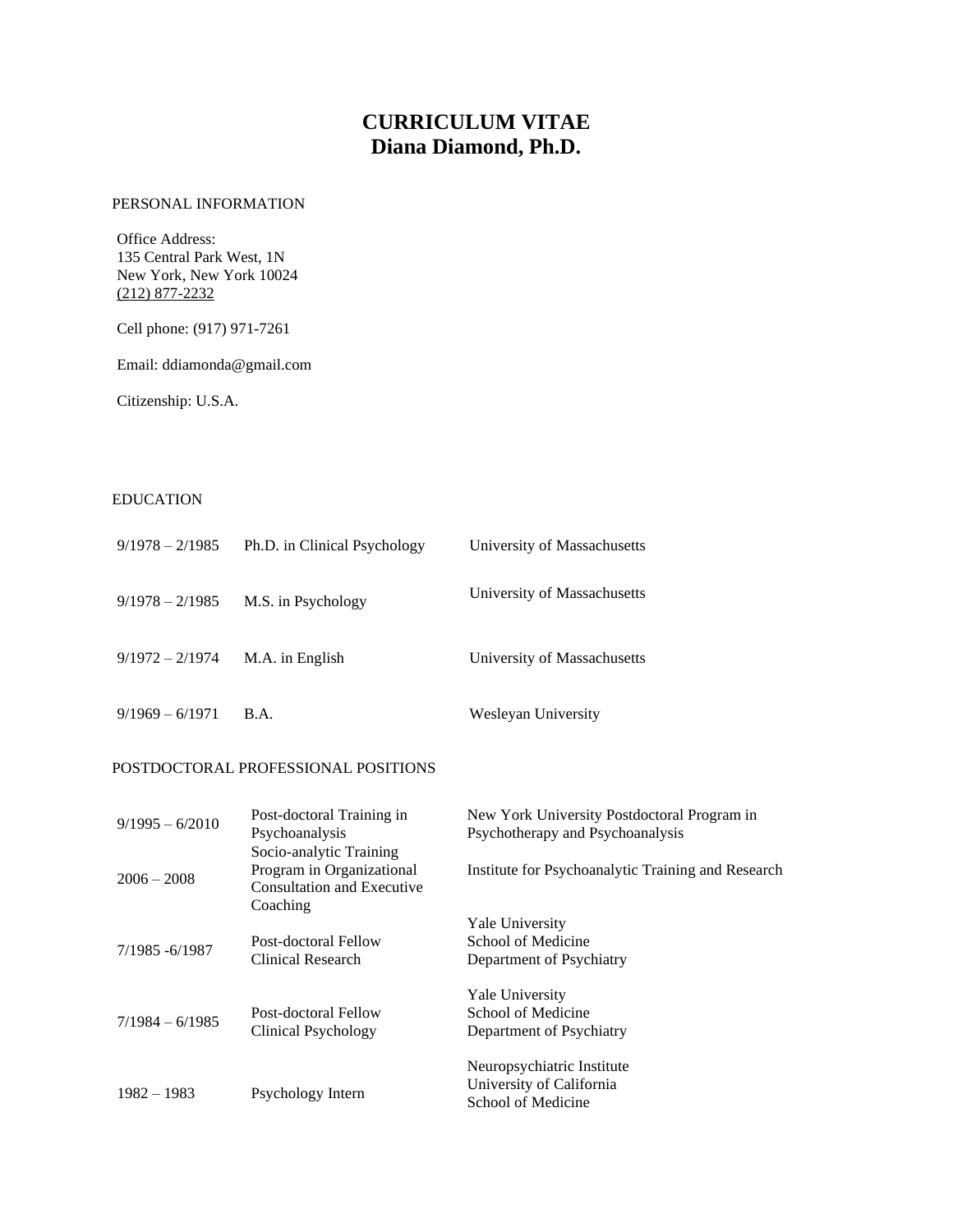# PROFESSIONAL POSITIONS AND EMPLOYMENT

| 2019 - Present            | Professor Emerita                                          | Graduate Program in Clinical Psychology, City University<br>of New York                                           |
|---------------------------|------------------------------------------------------------|-------------------------------------------------------------------------------------------------------------------|
| 2019 - Present            | <b>Adjunct Professor of Clinical</b><br>Practice           | New School for Social Research, New York, New York                                                                |
| $5/2015$ – Present        | <b>Adjunct Professor</b>                                   | New York University Postdoctoral Program in<br>Psychotherapy and Psychanalysis                                    |
| $2008 - 2019$             | <b>Full Professor</b>                                      | City College and Graduate School and University Center<br>of the City of New York                                 |
| $1995 -$ Present          | Senior Fellow<br><b>Adjunct Assistant</b><br>Professor     | Personality Disorders Institute<br>Weill Cornell Medical College                                                  |
| 2016-Present              | Faculty                                                    | New York Psychoanalytic Society and Institute (NYPSI)                                                             |
| $1993 - 2008$             | <b>Associate Professor</b>                                 | <b>Psychology Department</b><br>City College and Graduate School and University Center<br>of the City of New York |
| $7/1993$ – Present        | Adjunct Assistant Professor of<br>Psychology in Psychiatry | Weill Cornell Medical College                                                                                     |
| $7/1987 - 6/1993$         | <b>Instructor of Psychology</b><br>in Psychiatry           | Weill Cornell Medical College                                                                                     |
| <b>HOSPITAL POSITIONS</b> |                                                            |                                                                                                                   |
| $7/1/87 - 6/30/93$        | Professional Associate                                     | New York-Presbyterian Hospital                                                                                    |
| $7/1/93$ - Present        | <b>Assistant Attending</b><br>Psychologist                 | New York-Presbyterian Hospital                                                                                    |
|                           |                                                            | Neuropsychiatric Institute                                                                                        |

# OTHER EMPLOYMENT

1983-1984 Psychology Assistant

| $1985 -$ Present  | Individual, Couple and Family<br>Therapy, Psychoanalysis | <b>Private Practice</b>                                |
|-------------------|----------------------------------------------------------|--------------------------------------------------------|
|                   | OTHER PROFESSIONAL POSITIONS                             |                                                        |
| $7/1983 - 6/1984$ | Research Associate                                       | Neuropsychiatric Institute<br>University of California |

University of California School of Medicine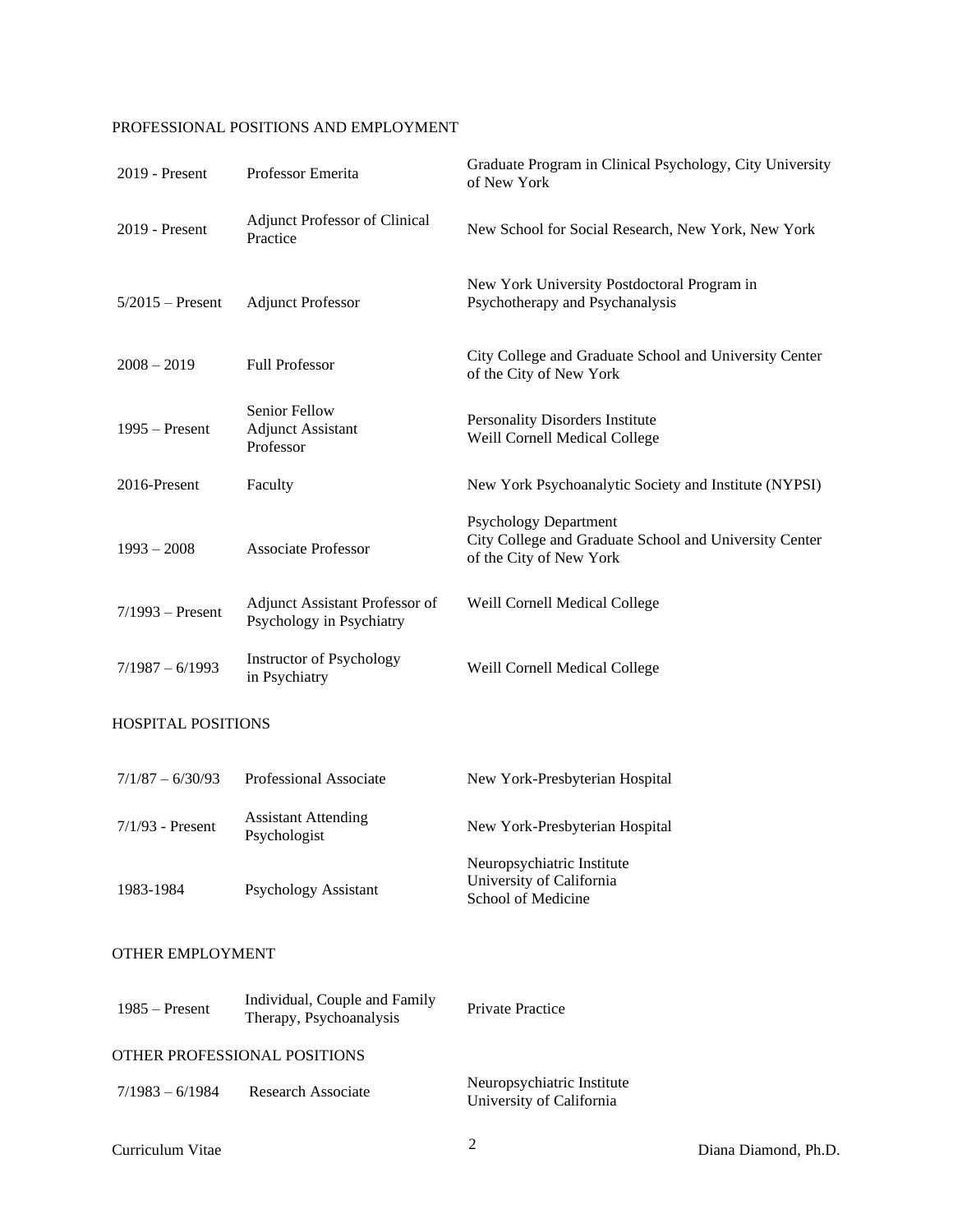# School of Medicine

| $7/1983 - 6/1984$ | Psychology Assistant      | Neuropsychiatric Institute<br>University of California<br>School of Medicine                                       |
|-------------------|---------------------------|--------------------------------------------------------------------------------------------------------------------|
| $7/1982 - 6/1983$ | Psychology Intern         | Neuropsychiatric Institute<br>University of California<br>School of Medicine                                       |
| $1981 - 1982$     | <b>Staff Psychologist</b> | <b>Amherst College Counseling Center</b>                                                                           |
| $1981 - 1982$     | <b>Teaching Assistant</b> | Developmental Evaluation & Brief Intervention Clinic<br>Department of Pediatrics<br><b>Baystate Medical Center</b> |
| $1980 - 1981$     | Psychology Intern         | Developmental Evaluation & Brief Intervention Clinic<br>Department of Pediatrics<br><b>Baystate Medical Center</b> |
| 1980 - 1981       | <b>Teaching Assistant</b> | Department of Psychology<br>University of Massachusetts                                                            |
| $1979 - 1980$     | <b>Teaching Assistant</b> | <b>Psychological Services Center</b><br>University of Massachusetts                                                |
| $1974 - 1978$     | Core Faculty              | University without Walls<br>University of Massachusetts                                                            |
| $1972 - 1974$     | <b>Teaching Assistant</b> | Department of English<br>University of Massachusetts                                                               |

# LICENSURE

New York State: #008841 Issued: 7/18/86 – 05/31/2018

# HONORS AND AWARDS

| The Stern Distinguished Visiting Professor<br>Lecture, Weill Cornell Medicine, Department<br>Of Psychiatry, May 12, 2021.                                                                                                                                                  | 05/12/2021 |
|----------------------------------------------------------------------------------------------------------------------------------------------------------------------------------------------------------------------------------------------------------------------------|------------|
| Wesleyan University, Outstanding Service and<br>Achievement Award 2020                                                                                                                                                                                                     | 04/2020    |
| American Psychological Association Division 39 (Psychoanalysis) Research Award                                                                                                                                                                                             | 04/2018    |
| <b>ISTFP</b> (International Society for Transference Focused Psychotherapy) Research Award<br>for paper:                                                                                                                                                                   |            |
| Diamond, D., Levy, K. N., Clarkin, J. F., Fischer-Kern, M., Cain, N. M., Doering, S.,<br>Hörz, S., & Buchheim, A. (2014). Attachment and mentalization in female patients with<br>comorbid narcissistic and borderline personality disorder. <i>Personality Disorders:</i> | 10/2014    |
| <i>Theory, Research, and Treatment, 5(4), 428–433. doi:10.1037/per0000065</i>                                                                                                                                                                                              | 2009       |

JAPA Paper Prize, American Psychoanalytic Association for: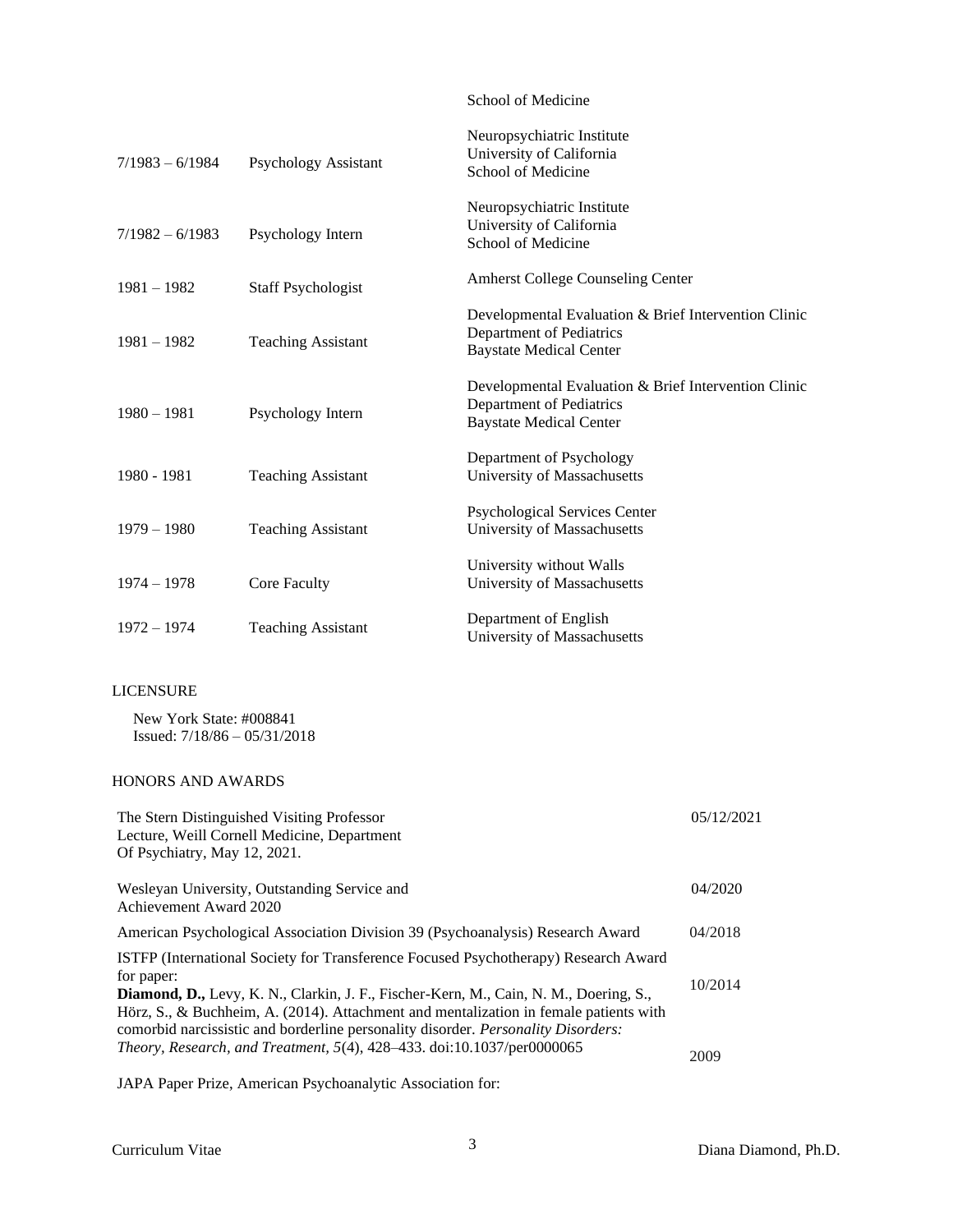Caligor, E., **Diamond, D.,** Yeomans, F. & Kernberg, O.F. (2009). "The Interpretive Process in the Psychoanalytic Psychotherapy of Borderline Personality Pathology." *Journal of the American Psychoanalytic Association, 57*, 271-301).

| Member Rappaport-Klein Study Group                           | $2016$ - present |
|--------------------------------------------------------------|------------------|
| Doctoral dissertation passed with highest honors             | 02/1985          |
| NIMH Fellowship                                              | 1981 - 1982      |
| Master's thesis passed with honors                           | 06/1981          |
| Sheldon Merrill Grant for Research in Comparative Literature | 1970             |

#### EXTRAMURAL PROFESSIONAL RESPONSIBILITIES

Editorial Boards of Journals:

Editorial Board: Psychological Issues; 2012 – present Psychoanalytic Psychology; 2007 – present Psychoanalytic Inquiry; 1999 – present Journal of Couple and Family Psychoanalysis (Karnac Press)

## Ad hoc Journal Review:

The Journal of Family Psychology; Psychoanalytic Psychology; Personality Disorders: Theory, Research and Treatment; The International Journal of Psychoanalysis (film); The Journal of Personality Disorders

## BIBLIOGRAPHY

Peer Reviewed Journal Publications:

- Diamond, D., Yeomans, F.E., & Keefe, J. R. (in press).Transference Focused Psychotherapy for Pathological Narcissism and Narcissistic Personality Disorder (TFP-N). (in press). *Psychodynamic Psychiatry.*
- Fertuck, E. A., Dambreville, N., **Diamond, D.,** Duggal, D., & Erbe, J. K. (2021). Referential Activity Differentially Mediates Expression of Positive and Negative Emotions in Borderline Personality Disorder. *Journal of Psycholinguistic Research*, 1-13.
- **Diamond, D. & Hirsh, R. (2020). Transference-Focused Psychotherapy for Narcissistic Personality** Disorder: An Object Relations Approach. *Journal of Personality Disorders, 34* (Supplement), 159-176.
- Borroni, S., Scalabrini, A., Masci, E., Mucci, C., **Diamond, D.,** Somma, A., & Fossati, A. (2020). Assessing Mental Representation as an Indicator of Self and Interpersonal Functioning in Psychotherapy Patients. *Journal of Psychiatric Practice®*, *26*(5), 349-359.
- Esen, K., **Diamond, D**., Grinband, J. & Fertuck, E. (2019). Perceptual sensitivity to facial self-perception associated with pathological narcissism. *Psychoanalytic Psychology, 36*(4), 303*.*
- Clarkin, J. F., Petrini, M., & **Diamond, D.** (2019). Complex depression: The treatment of major depression and severe personality pathology. *Journal of clinical psychology*, *75*(5), 824-833.
- Buchheim, A., & Diamond, D. (2018). Attachment and borderline personality disorder. *Psychiatric Clinics*, *41*(4), 651-668.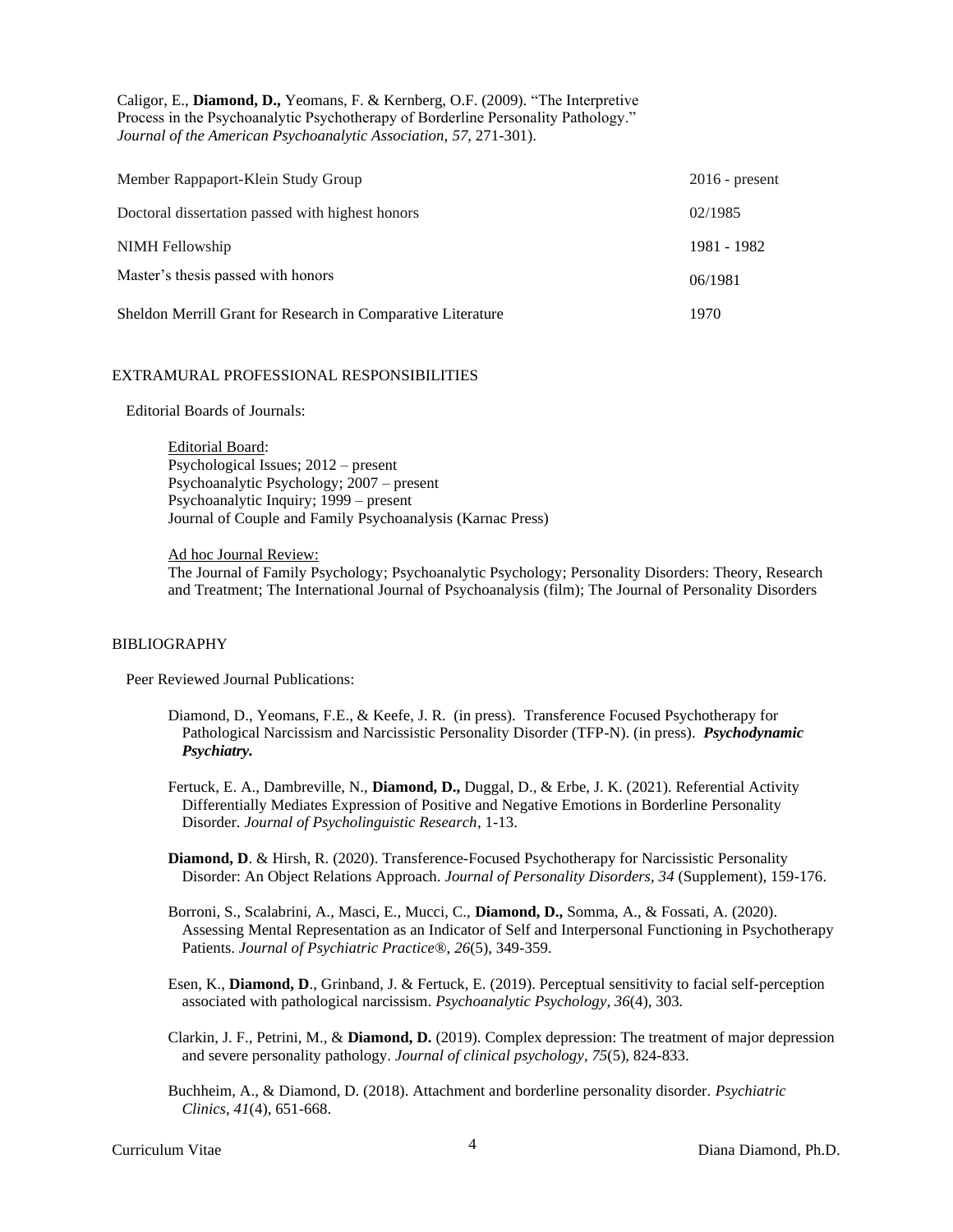- Hörz-Sagstetter, S., Diamond, D., Clarkin, J. F., Levy, K. N., Rentrop, M., Fischer-Kern, M., ... & Doering, S. (2018). Clinical characteristics of comorbid narcissistic personality disorder in patients with borderline personality disorder. *Journal of personality disorders*, *32*(4), 562-575. doi: 10.1521/pedi\_2017\_31\_306
- Gander, M., Diamond, D., Buchheim, A., & Sevecke, K. (2018). Use of the Adult Attachment Projective Picture System in the formulation of a case of an adolescent refugee with PTSD. *Journal of Trauma & Dissociation*, *19*(5), 572-595. DOI: 10.1080/15299732.2018.1451803.
- Stern, B. L., Diamond, D., & Yeomans, F. (2018). Position Paper—Transference-Focused Psychotherapy (TFP) for Narcissistic Personality. *Current Treatment Options in Psychiatry*, *5*(2), 275-289.
- Auerbach, J. S., & **Diamond, D.** (2017). Mental representation in the thought of Sidney Blatt: Developmental processes. *Journal of the American Psychoanalytic Association, 65*(3), 509-523. doi: 10.1177/0003065117709582
- Stern, B. L., **Diamond, D.,** Yeomans, F. E. (2017). Transference-focused psychotherapy (TFP) for narcissistic personality: Engaging patients in the early treatment process. *Psychoanalytic Psychology, (34)*4, 381-396. doi: 10.1037/pap0000145
- **Diamond, D.** (2016). *The Red Shoes:* A fairy tale within a ballet within a film. *Psychoanalytic Psychology, 33* (Suppl 1), S104-S119.
- **Diamond, D.,** Levy, K. N., Clarkin, J. F., Fischer-Kern, M., Cain, N. M., Doering, S., Hörz, S., & Buchheim, A. (2014). Attachment and mentalization in female patients with comorbid narcissistic and borderline personality disorder. *Personality Disorders: Theory, Research, and Treatment, 5*(4), 428–433. doi:10.1037/per0000065.
- **Diamond, D.** & Meehan, K.B. (2013). Attachment and object relations in patients with narcissistic personality disorder: Implications for therapeutic process and outcome. *Journal of Clinical Psychology*, 69(11), 1148-1159.
- **Diamond D.** (2012). Sexuality and attachment in patients with severe narcissistic personality disorders. Implications for therapeutic process and outcome. *Persönlichkeitsstörunge, 16*, 49–67.
- Erbe, J. K., **Diamond, D**., & Fertuck, E. A. (2012). Mental representation, social cognition, and the neural underpinnings of borderline personality disorder: A multilevel approach. *Neuropsychoanalysis*, *14*(2), 195-203.
- **Diamond, D.** (2011). In Front of the Camera, Behind the Camera: Ullmann Directs Bergmann. *Projections, 5*, 51-74*.*
- **Diamond, D.** (2011). Davanti alla cinepresa, dietro la cinepresa: Ullmann dirige Bergman *Rivista di Psicoanalisi*, *2*, 459-483.
- Caligor, E., **Diamond, D.**, Yeomans, F. & Kernberg, O.F. (2009). The Interpretive Process in the Psychoanalytic Psychotherapy of Borderline Personality Pathology. *Journal of the American Psychoanalytic Association*, *57,*  271-301*.*
- **Diamond, D.** (2009). The Fourth Wave of Feminism: Psychoanalytic perspectives. *Studies in Gender and Sexuality, 10* (4), 213-223*.*
- **Diamond, D**. (2008). Empathy and identification in von Donnersmarck's The Lives of Others. *Journal of the American Psychoanalytic Association*, *56*(3), 811-832.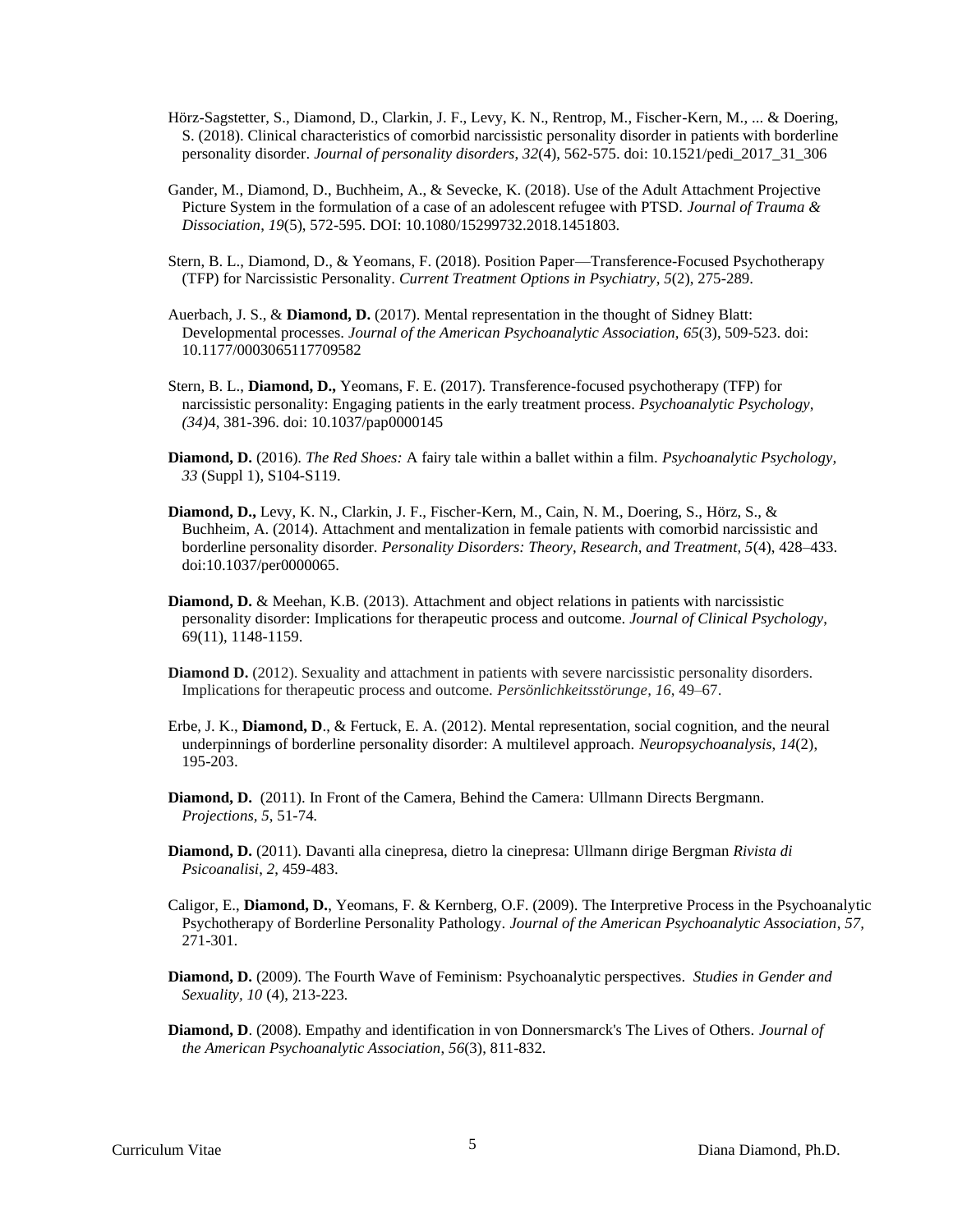- **Diamond, D**., & Yeomans, F. (2008). La relation patient-thérapeute: impacts de la théorie de l'attachement, de la fonction réflexive et de la recherche. (The patient-therapist relationship: Implications of attachment theory, reflective functioning and research). *Santé mentale au Québec*, *33*(1), 61-87.
- **Diamond, D.,** & Yeomans, F. (2008). Psychopathologies narcissiques et psychothérapie focalisée sur le transfert (PFT). *Santé mentale au Québec*, *33*(1), 115-139.
- Levy, K. N., Yeomans, F. E., & **Diamond, D.** (2007). Psychodynamic treatments of self‐injury. *Journal of clinical psychology*, *63*(11), 1105-1120.
- **Diamond, D.** (2004). Attachment disorganization: The reunion of attachment theory and psychoanalysis. *Psychoanalytic Psychology*, *21*(2), 276.
- **Diamond, D.,** Clarkin, J. F., Levy, K. N., Meehan, K. B., Cain, N. M., Yeomans, F. E., & Kernberg, O. F. (2014). Change in attachment and reflective function in borderline patients with and without comorbid narcissistic personality disorder in transference focused psychotherapy. *Contemporary psychoanalysis*, *50*(1-2), 175-210.
- **Diamond, D.,** Stovall-McClough, C., Clarkin, J. F., & Levy, K. N. (2003). Patient-therapist attachment in the treatment of borderline personality disorder. *Bulletin of the Menninger Clinic*, *67*(3: Special Issue), 227-259. (Paper included in the Single Case Archive [\(www.singlecasearchive.com\)](http://www.singlecasearchive.com/).
- **Diamond, D**., Clarkin, J. F., Levy, K. N., Levine, H., & Foelsch, P. (2002). The clinical implications of current attachment research for interventions with borderline patients. *Journal of Infant, Child, and Adolescent Psychotherapy, 2*(4), 121-149.
- **Diamond, D.** (1999). Narrating Desire and Desiring Narration: A Psychoanalytic Reading of The English Patient. *International Journal of Psycho-Analysis*, 80(2), 385-389.
- Horner, M. S., & **Diamond, D**. (1996). Object relations development and psychotherapy dropout in borderline outpatients. *Psychoanalytic Psychology*, 13(2), 205-223.
- **Diamond, D.**, Heinicke, C., & Mintz, J. (1996). Separation-individuation as a family transactional process in the transition to parenthood. *Infant Mental Health Journal:* Official Publication of The World Association for Infant Mental Health, 17(1), 24-42.
- **Diamond, D.,** & Doane, J. A. (1994). Disturbed Attachment and Negative Affective Style an Intergenerational Spiral. *The British Journal of Psychiatry*, 164(6), 770-781.
- **Diamond, D.** (1992). Gender-specific transference reactions of male and female patients to the therapist's pregnancy. Psychoanalytic Psychology, 9(3), 319.
- Doane, J. A., HILL, W. L., & **Diamond, D.** (1991). A developmental view of therapeutic bonding in the family: Treatment of the disconnected family. *Family Process*, 30(2), 155-175.
- **Diamond, D.,** Kaslow, N., Coonerty, S., & Blatt, S. J. (1990). Changes in separation-individuation and intersubjectivity in long-term treatment. *Psychoanalytic Psychology*, 7(3), 363.
- **Diamond, D.** (1989). Father-daughter incest: Unconscious fantasy and social fact. *Psychoanalytic Psychology,* 6, 421-437.
- **Diamond, D.** (1989). Father-daughter incest: Unconscious fantasy and social fact. Psychoanalytic psychology, 6(4), 421.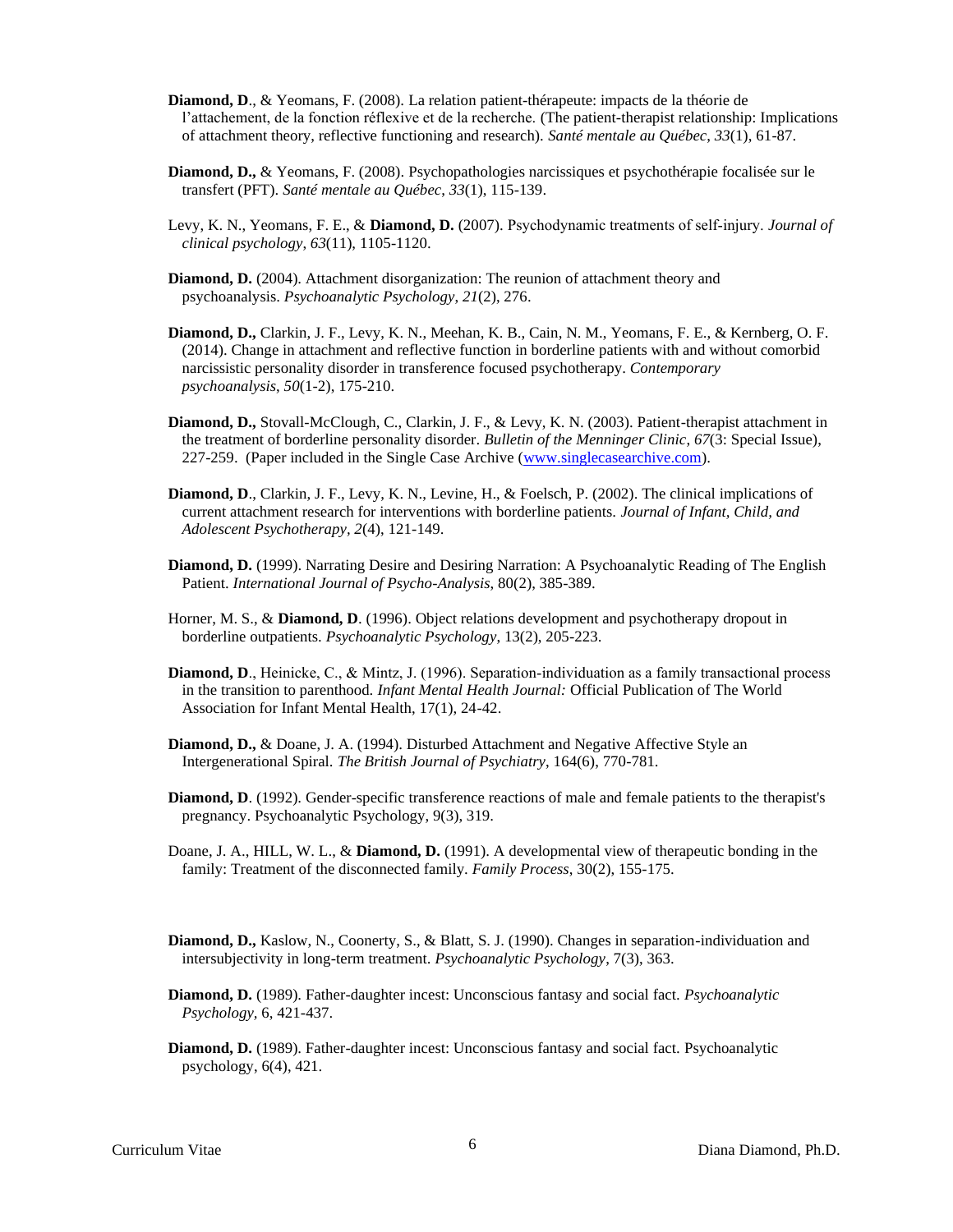Winder, A. E., Michelson, L. A., & **Diamond, D**. (1985). Practicum training for pediatric psychologists: A case study. *Professional Psychology: Research and Practice*, 16(6), 733.

Invited Publications to Non-Peer Revised Journals:

- **Diamond, D.,** Clarkin, J., Levine, H., Levy, K., Foelsch, P., & Yeomans, F. (1999). Borderline conditions and attachment: A preliminary report. *Psychoanalytic Inquiry*, *19*, 831-884.
- **Diamond, D**. (2007). Passion for Survival in Polanski's *The Pianist. Psychoanalytic Inquiry, 27*(4), *425- 439.*
- **Diamond, D.** (2007). Attachment Disorganization and Creativity in *Fanny and Alexander* by Ingmar Bergman. P*sychoanalytic Inquiry***,** *27*, 474-486.
- **Diamond, D.** & Wrye, H. (1998). Epilogue: Projections of Psychic Reality: A Centennial of Film and psychoanalysis*, Psychoanalytic Inquiry*, *18*, 311-334.
- **Diamond, D.** (1993). The paternal transference: A bridge to the erotic, oedipal transference in severely disturbed male patients. *Psychoanalytic Inquiry*, *13,* 206-225.
- Doane, J.A. & **Diamond, D.** (1990). Family environment and severe psychiatric disorder: An intergenerational approach. *Yale Psychiatric Quarterly*, *12*, 17-21.
- **Diamond, D.** (1990). On wild strawberries and YPI: Reflections on postdoctoral training. (1990). *Yale Psychiatric Quarterly, 12*, 22-24.

## Books:

- **Diamond, D.,** Yeomans, F.E, Stern, B.L. & Kernberg, O.F. (in press). *Treating Pathological Narcissism with Transference Focused Psychotherapy*. Guilford Press.
- **Diamond, D.** and Sklarew, B. (Eds.) (2018). Cinematic Reflections on the Legacy of the Holocaust: Psychoanalytic Perspectives. (Rutledge Press).
- **Diamond, D.**, Blatt, S., and Lichtenberg, J. (Eds.) (2007). *Attachment and Sexuality.* New York: Analytic Press, Taylor and Francis Group.
- Koenigsberg, H., Kernberg, O., Appelbaum, A., Stone, M., Yeomans, F. & **Diamond, D.** (2000). *Borderline Patients: Extending the Limits of Treatability*. New York: Basic Books.
- Doane, J.A. & **Diamond, D.** (1994). *Affect and Attachment in the Family: A Family Based Treatment of Major Psychiatric Disorder*. New York: Basic Books. Italian translation: (1995). *Affetti e attaccamento nella famiglia: Trattamento amiliare dei piugravi disturbi psichiatrici.* Italian edition, Raffaello Cortina Editore.

Edited Journal Issues:

- **Diamond, D.,** Wrye, H. & Sabbadini, A. (Eds.) (2007). Psychoanalytic visions of cinema/cinematic vision of psychoanalysis. *Psychoanalytic Inquiry.* 27:4. Philadelphia, PA.: Routledge Press.
- **Diamond, D.,** Blatt, S., & Lichtenberg, J. (Eds.) (2003). Attachment research and psychoanalysis III: Further reflections on theory and clinical experience. 23:1. *Psychoanalytic Inquiry.* Hillsdale, N.J.: Analytic Press.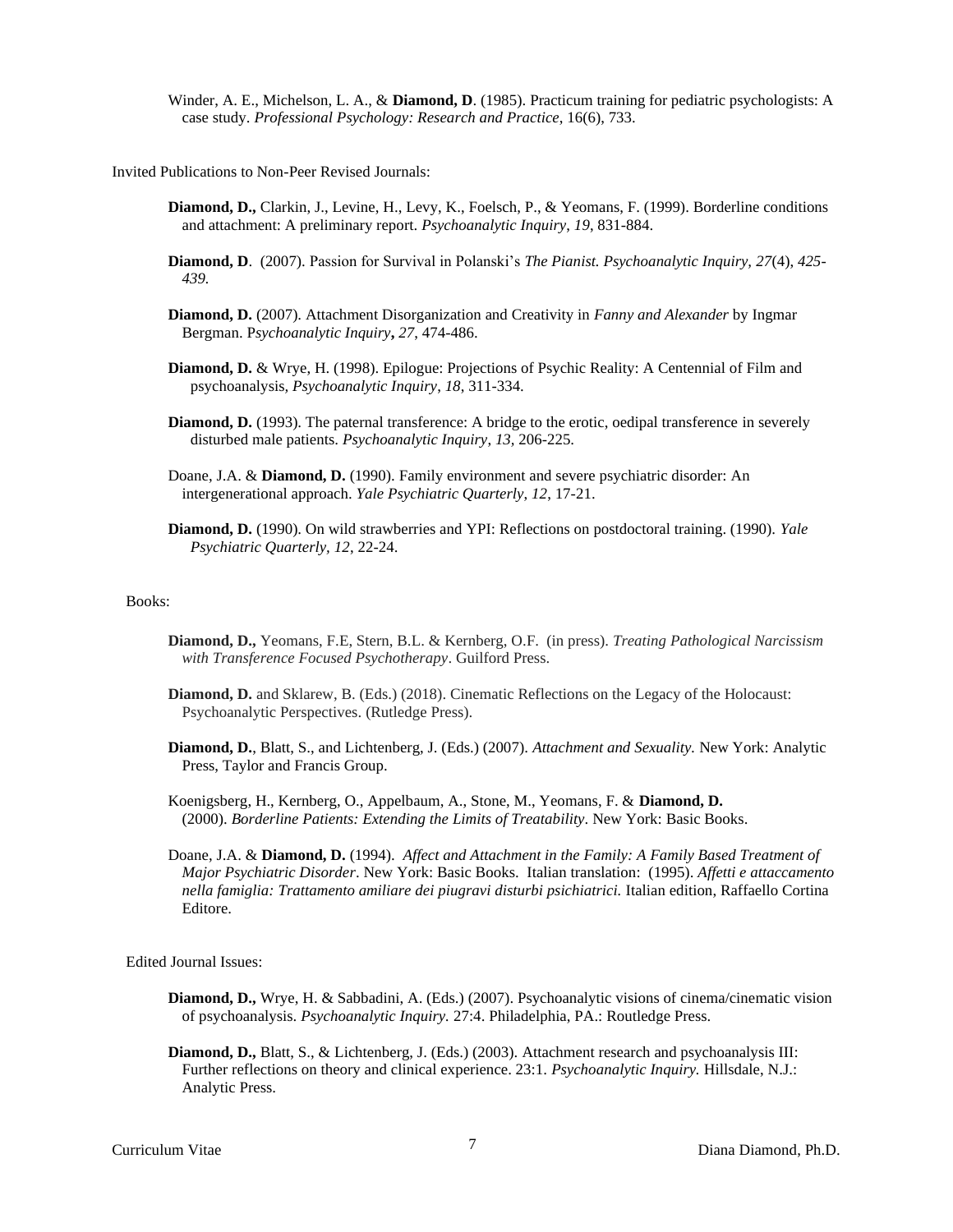- **Diamond, D.,** & Blatt, S. J. (Eds.) (1999). Attachment research and psychoanalysis II: Clinical implications. *Psychoanalytic Inquiry,* 19*:*5. Hillsdale, NJ: Analytic Press.
- **Diamond, D.,** & Blatt, S. J. (Eds.) (1999). Attachment research and psychoanalysis, I: Theoretical considerations, *Psychoanalytic Inquiry.*19:4. Hillsdale, NJ: Analytic Press.
- **Diamond, D.** & Wrye, H. (Eds.) (1998). Projections of psychic reality: A centennial of film and psychoanalysis. *Psychoanalytic Inquiry,* 18. Hillsdale, N.J.: Analytic Press.
- Appelbaum, A. H. & **Diamond, D.** (Eds) (1993). The Impact of Gender on Transference and Countertransference. *Psychoanalytic Inquiry, 13*. Hillsdale, N.J: Analytic Press.

Book Chapters:

- **Diamond, D. (2019). Social and psychological perspectives on narcissism and its disorders. In Doering, S., Hartmann, H. P., & Kernberg, O. F. (Eds.).** *Narzissmus: Grundlagen-Störungsbilder-Therapie***. (pp. 171-204). Klett-Cotta.**
- **Diamond, D. (2021). Narzissmus als klinisches und gesellschaftliches Phenomen. In Doering, S., Hartmann, H. P., & Kernberg, O. F. (Eds.).** *Narzissmus: Grundlagen-Störungsbilder-Therapie***. (pp.**  *therapie* **(pp. 574-596). Klett-Cotta.**
- **Meehan, K. & Diamond, D. (2021). Narzissmus und Personlichkeitsdimensionen. In Doering, S., Hartmann, H. P., & Kernberg, O. F. (Eds.).** *Narzissmus: Grundlagen-Störungsbilder-Therapie***. (pp. 69-70). Klett-Cotta.**

**Diamond, D., Yeomans, F. & Levy, K. Psychodynamische Psychotherapie der narzisstischen Persnlichkeit. (2021). In Doering, S., Hartmann, H. P., & Kernberg, O. F. (Eds.).**  *Narzissmus: Grundlagen-Störungsbilder-Therapie***. (pp. 534-668). Klett-Cotta.**

- **Diamond, D.,** & Jurist, E. (2018). Multiplicity, dissociation, and mentalization in Hannah Arendt by Pam Katz and Margarethe von Trotta. In D. Diamond & B. Sklarew (Eds.), *Cinematic Reflections on The Legacy of the Holocaust* (pp. 85-121): London & New York: Routledge**.**
- **Diamond, D.,** (2018). Introduction. In D. Diamond & B. Sklarew (Eds). *Cinematic Reflections on The Legacy of the Holocaust* (pp. 15-47). London & New York: Routledge.
- **Diamond, D,** Clarkin, J.F, Levy, K.N., Meehan, K.B., Cain, N.M., Kernberg, O.F., Yeomans, F., & Stern, B. (2018). Change in attachment and reflective function in borderline patients with and without comorbid narcissistic personality disorder in Transference Focused Psychotherapy. In A. Fossati & S. Barroni (Eds), *Il narcisismo patologico: Aspetti clinici e forensic [Pathological Narcissism, clinical and forensic issues]* (pp. 49-79). Milan: Raffaello Cortina.
- Graf, E, & **Diamond, D** (2018). The significance of three evidence based psychoanalytic psychotherapies on psychoanalytic research, psychoanalytic theory and practice. In S.D. Axelrod, R. C. Naso & L.M. Rosenberg, *Progress in psychoanalysis* (pp. 147-172). London & New York: Routledge.
- **Diamond, D. & Blatt, S. J. (2016). The attachment patterns of therapists: Impact on treatment alliance,** therapeutic process and outcome. In L. Gunsberg & S. G. Hershberg (Eds.), *Psychoanalytic theory, research, and clinical practice: Reading Joseph D. Lichtenberg* (pp. 237-249). London & New York: Routledge.
- Stern, B.L., Yeomans, F., **Diamond, D.**, & Kernberg, O.F. (2012). Transference-Focused Psychotherapy (TFP) for narcissistic personality disorder. In J. S. Ogrodniczuk (Ed.), *Understanding and treating narcissistic personality disorder* (pp. 235 - 252). Washington D.C.: American Psychiatric Press.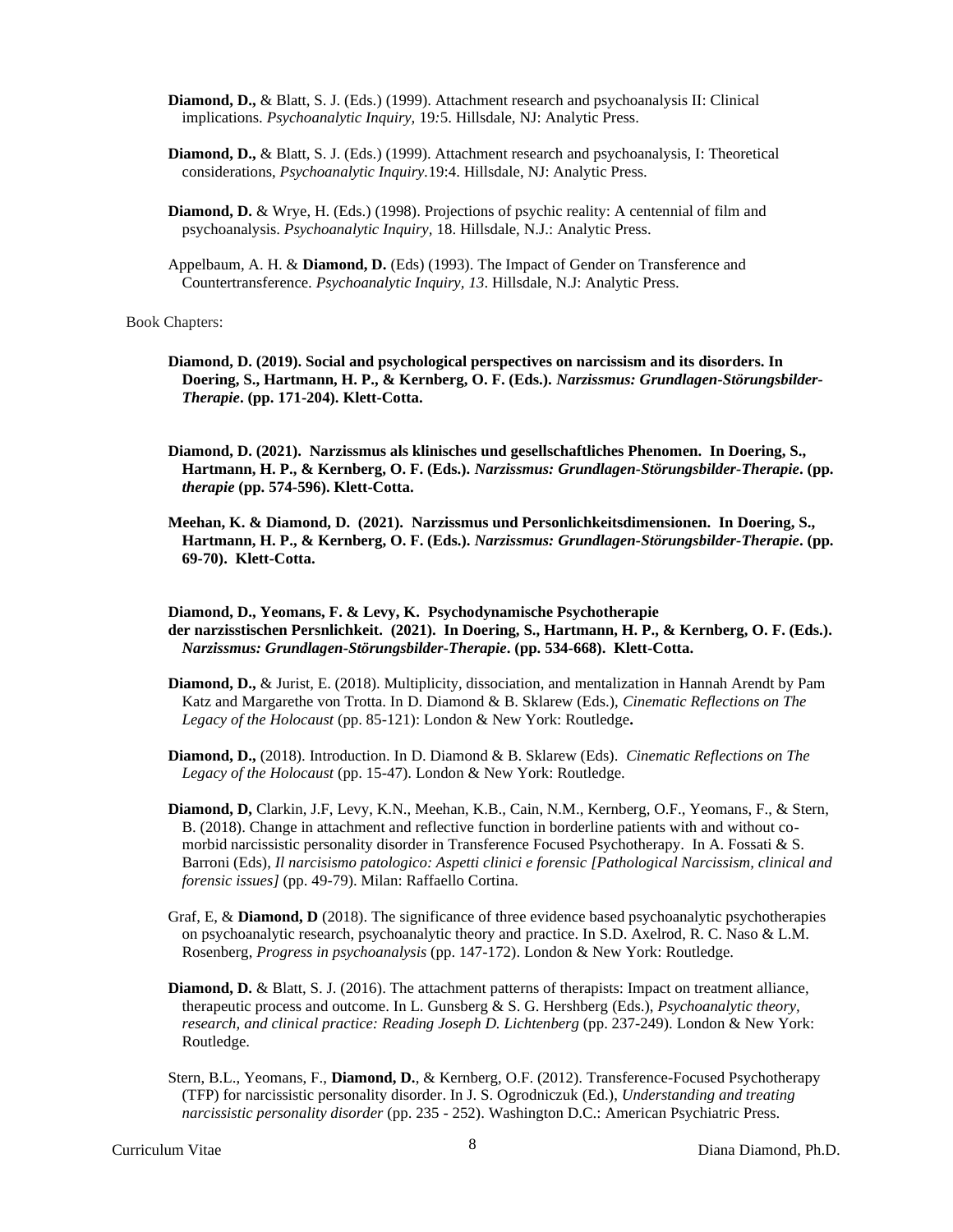- **Diamond, D.**, Yeomans, F.E., and Levy, K. (2011). Psychodynamic psychotherapy for narcissistic personality disorder. In K. Campbell and J. Miller (Eds.), *The handbook of narcissism and narcissistic personality disorder: Theoretical approaches, empirical findings, and treatment* (pp. 423-433). New York: Wiley.
- **Diamond, D.**, Yeomans F.E., Levy K.N., (2011). Psicoterapia psicodinamica delle personalità narcisistiche. In J.F. Clarkin, F. Yeomans, O. Kernberg (Eds.), *Psicoterapia psicodinamica dei disturbi di personalità: un approccio basato sulle relazioni oggettuali. Manuale della Psicoterapia Focalizzata sul Transfert (TFP)* (pp. 412-426). Giovanni Fioriti Editore, Rome.
- Caligor E., **Diamond, D.,** Yeomans F., Kernberg O. F. (2011). Le molteplici funzioni del processo interpretativo nella TFP. In J.F. Clarkin, F. Yeomans, O. Kernberg (Eds.), Psicoterapia *psicodinamica dei disturbi di personalità: un approccio basato sulle relazioni oggettuali. Manuale della Psicoterapia Focalizzata sul Transfert (TFP)* (pp. 389-411). Rome: Giovanni Fioriti Editore.
- Yeomans, F.E. & **Diamond, D.** (2011). Ubertragungsfokussierte Psychotherapie (Transference-focused Psychotherapy, TFP) und Borderline-Personlichkeitssorung. In B. Dulz, S.C. Herpertz, O. Kernberg, U. Sachsse (Eds), *Handbuch der Borderline-Storungen* [*Handbook of Borderline Personality Disorder*, 2nd edition]. *Stuttgart, Germany: Schattauer.*
- **Diamond, D**. (2011). Sofia Coppola's *Marie Antoinette*: Costumes, girl power, and feminism. In A. Munich (Ed.), *Fashion and Film* (203-231). Bloomington & Indianapolis: Indiana University Press.
- Yeomans F.E. & **Diamond, D.** (2010). Treatment of cluster B disorders: TFP and BPD. In J.F. Clarkin, P. Fonagy, & G.O. Gabbard (Eds), *Psychodynamic psychotherapy for personality disorders: A clinical handbook* (pp. 209-239). Washington DC: American Psychiatric Publishing.
- Kernberg, O.F., **Diamond, D.**, Yeomans, F., Clarkin, J. & Levy, K. (2008). Mentalization and attachment in borderline patients in Transference Focused Psychotherapy. In E. Jurist, A. Slade, and S. Bergner (Eds), *Mind to Mind: Infant research, neuroscience, and psychoanalysis* (pp. 167-198). New York: Other Press.
- **Diamond, D.** and Kernberg, O. Discussion. (2008). In F. Busch (Ed.), *Mentalization: Theoretical considerations, research findings, and clinical implications* (pp. 233-257). New York and London: Analytic Press, Taylor and Francis Group.
- **Diamond, D.**, Yeomans, F., Clarkin, J., and Levy, K. (2008). The reciprocal impact of attachment and transference-focused psychotherapy with borderline patients. In H. Steele and M. Steele (Eds.), *Clinical applications of the Adult Attachment Interview* (pp. 339-385). New York: Guilford Press.
- Yeomans, F., Clarkin, J., **Diamond, D.** & Levy, K.N. (2008). An object relations treatment of borderline patients with reflective functioning as the mechanism of change. In F. Busch (Ed), *Mentalization: theoretical considerations, research findings, and clinical implications* (pp. 235-231). New York and London: Analytic Press, Taylor and Francis Group.
- **Diamond, D.** (2007). Loss, mourning and desire in midlife: Francois Ozon's *Under the Sand* and *Swimming Pool*. In A. Sabbadini, (Ed.), *Projected shadows: further psychoanalytic reflections on European cinema* (pp. 145-159). Hove and New York: Brunner-Routledge.
- **Diamond, D.** and Yeomans, F. (2007). Oedipal love and conflict in the transference/countertransference matrix: its impact on attachment security and mentalization. In **D. Diamond**, J. Lichtenberg, and S. Blatt (Eds), *Attachment and sexuality* (pp. 201-255). New Jersey: Analytic Press.
- **Diamond, D.** and Blatt, S.J. (2007). Introduction. In D. Diamond, J. Lichtenberg, and S. Blatt (Eds), *Attachment and sexuality* (pp. 1-26). New Jersey: Analytic Press.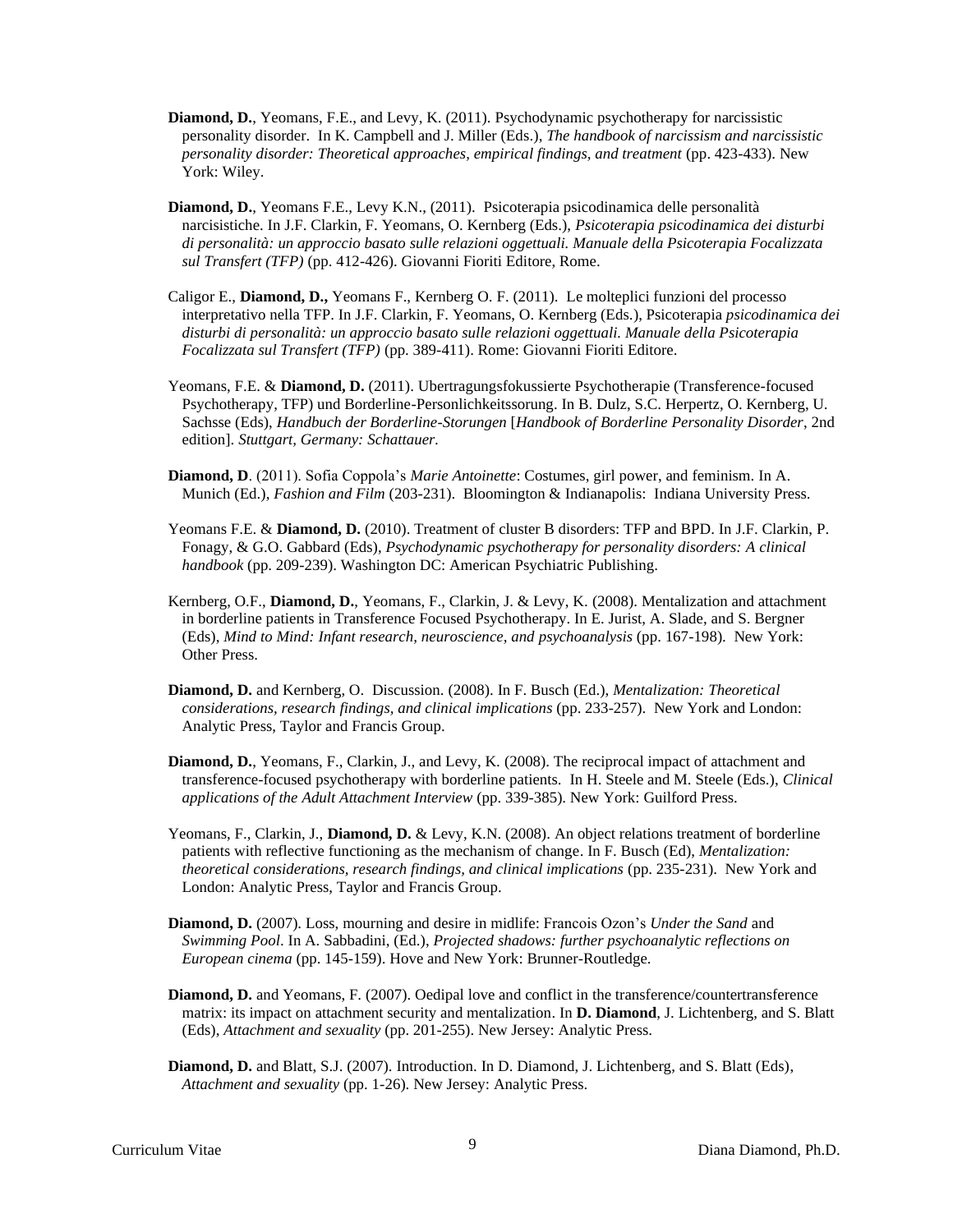- **Diamond, D.** (2005). Social and psychological perspectives on narcissism and its disorders. In O.F. Kernberg and H.P. Hartmann (Eds), *Narzissmus, grundlagen, storungsbilder, therapie* (pp. 171-204). Stuttgart, Germany: Schattauer.
- **Diamond, D.** (2005). Narcissism as a psychological and social phenomenon. In J. Auerbach, K. Levy and C. Schaeffer (Eds.), *Relatedness, Self-Definition and Mental Representation: Essays in Honor of Sidney J. Blatt* (pp. 255-273). New York: Brunner-Routledge Press.
- **Diamond, D.** (2003). Sight and Sound in Szabo's *Sunshine*: The cinematic representation of historical and familial trauma. In A. Sabbadini (Ed.), *The couch and the silver screen: Psychoanalytic reflections on European cinema* (pp. 100-116). Hove and New York: Brunner- Routledge.
- **Diamond, D.** and Kotov, K. (2003). The representational world of the mother in psychoanalytic and attachment theory. In D. Mendell and P. Turrini (Eds), *The internal world of the mother* (pp. 117-147). Madison, CT: Psychosocial Press.
- **Diamond, D.**, Clarkin, J., Stovall-McClough, C., Levy, K., Foelsch, P., Levine, H. & Yeomans, F. (2002). Patient-therapist attachment: impact on therapeutic process and outcome. In M. Cortina and M. Marone (Eds.), *Attachment theory and the psychoanalytic process* (pp. 127-178). New York: Guilford Press.
- **Diamond, D.** (2001). Narrating desire and desiring narration: a psychoanalytic reading of *the English Patient*. In Glen Gabbard (Ed.), *Psychoanalysis and Film* London and New York: Karnac Books.
- **Diamond, D.** & Blatt, S.J. (1994). Internal working models of attachment and psychoanalytic theories of the representational world: A comparison and critique. In M. Sperling & W. Berman (Eds.), *Attachment in Adults: Clinical and Developmental Perspectives* (pp. 72-97). New York: Guilford Press.

#### Reviews:

- **Diamond, D.** (2012). Review of *Psychoanalytic Diagnosis: Understanding Personality Structure in the Clinical Process, Second Edition*, by Nancy McWilliams, *Psychoanalytic Psychology*, 29(4), Oct 2012, 494-504.
- **Diamond, D.** (1996). From Cartesian to chaos theory: Relationship management of the borderline patient. Review of *Relationship Management of the Borderline Patient: From Understanding to Treatment*, by David Dawsen and Harriet L. McMillan. *Contemporary Psychology*, *41*, 493-496.

## INVITED LECTURES AND PRESENTATIONS

- **Diamond, D. (2021, May). Transference Focused Psychotherapy for Narcissistic Personality Disorder, The Stern Distinguished Visiting Professor Lecture, Weill Cornell Medicine, Department of Psychiatry. Online.**
- **Diamond, D.** (2021, February). Discussion and Panelist. In Linda Goodman (Chair). *DPE research education dialogue: The role of mentalization and reflective function in psychoanalytic treatment: TFP & MBT.* Panelists: Otto Kernberg, Peter Fonagy, Morris Eagle, Elizabeth Allison. Symposium conducted at the American Psychoanalytic Association National Meeting. Online.
- **Diamond, D.** (2020, November). Discussion. *Revisiting John Bowlby: Clinical implications of attachment theory and research* by Miriam Steele, Ph.D. Society for Psychoanalytic Medicine (Collaborating Society of the Center for Psychoanalytic Training and Research, Department of Psychiatry, Columbia University). Online.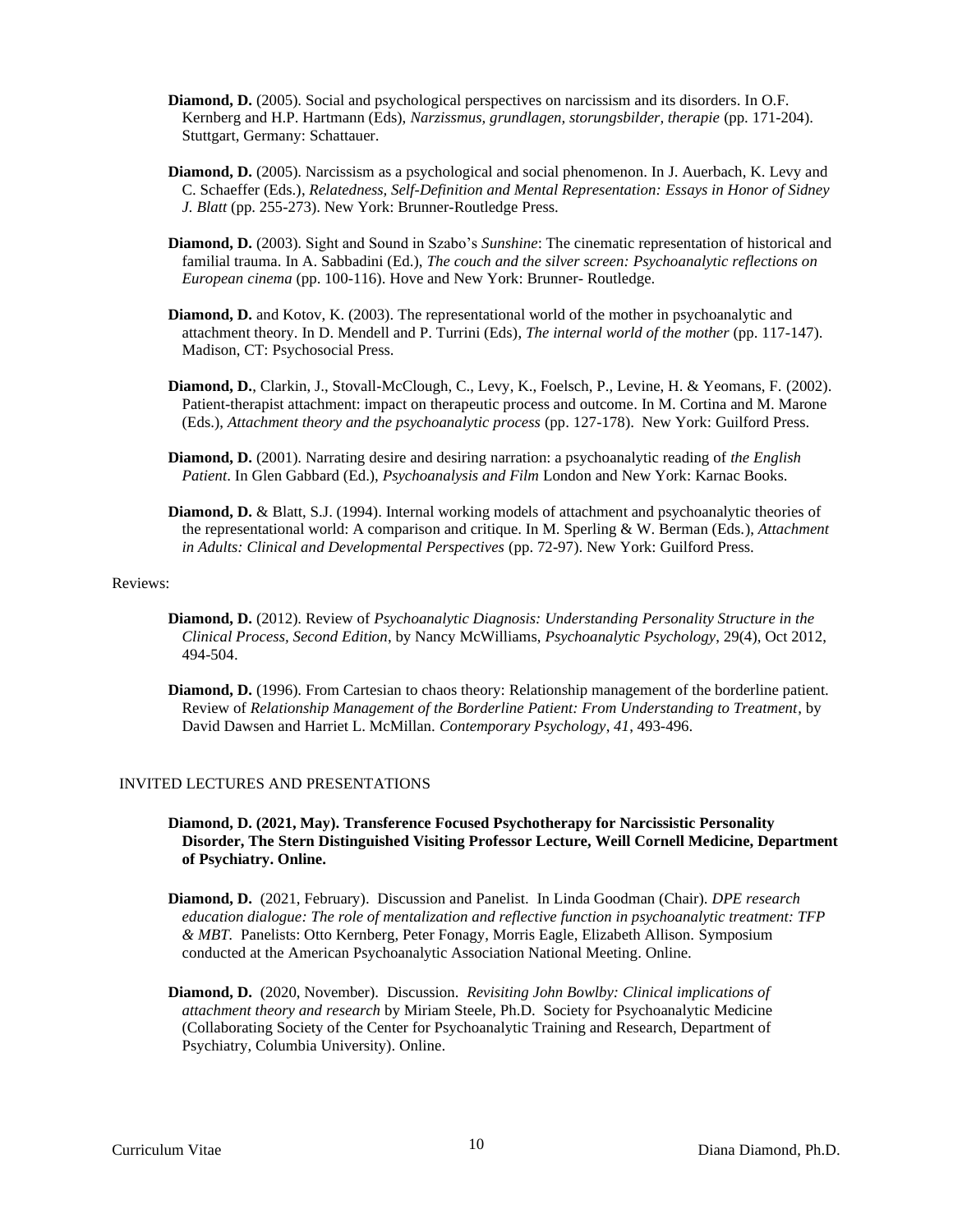- **Diamond, D.** (2020, February). Discussion. In Lynn Moritz (Chair). Erotic transference and countertransference: enactment, self-disclosure and Oedipal dynamics. Discussion group at the American Psychoanalytic Association National Meeting. New York, NY.
- **Diamond, D.** (2020, January). An introduction to transference focused psychotherapy and its application to narcissistic personality disorder. Paper presented at the New Center for Psychoanalysis. Los Angeles, California.
- **Diamond, D**. (2019, December). Narcissistic personality disorder: Theory, research and treatment. Paper presented at Grand Rounds, Silver Hill Hospital. New Canaan, CT.
- **Diamond, D.** (2019, November). Attachment to internal objects in narcissistic personalities: impact on the capacity to love. Presenter and panelist at the conference, *Treating narcissistic personalities: the long road to the capacity to love.* Sponsored by the Western New England Psychoanalytic Society and the Connecticut Society for Psychoanalytic Psychology. New Haven, CT.
- **Diamond, D.** (2019, September). Attachment and separation individuation. In Susan P. Sherkow, M.D. (moderator). *The Legacy of Margaret Mahler: Its Relevance to Current Analytic Practice with Children and Adults.* Symposium conducted at New York Psychoanalytic Society and Institute's 1037th Scientific Program Meeting. New York Psychoanalytic Society & Institute, New York, New York.
- **Diamond, D.** (2019, June). Transference focused psychotherapy for personality disorders with a focus on narcissistic personality disorder*.* Paper presented at conference on Transference Focused psychotherapy for narcissistic personality disorder sponsored by the Maudsley Hospital, Psychiatric Institute, London, U.K., The London TFP Group, BPC (British Psychoanalytic Council), Maudsley Hospital, London, U.K.
- **Diamond, D.** (2019, February). Chair. *Erotic Transference and Countertransference.* American Psychoanalytic Association, National Meeting, New York, N.Y.
- **Diamond, D.** (2018, December). *Cinematic reflections on the legacy of the holocaust in film: Psychoanalytic perspectives.* Paper presented at the William Alanson White Institute, Clinical Education Meeting, New York, N.Y.
- **Diamond, D.** & Yeomans, F. (2018, October). Attachment and mentalization in patients with narcissistic disorders, and how TFP addresses the challenge. Paper presented at conference, *Attachment*. McLean Borderline Personality Disorder Training Institute (BPDTI). Department of Postgraduate Education, Harvard Medical School. Waltham, MA.
- Karan, E., Grinband, J., Bravo., E., **Diamond., D**., Fertuck., E. (2018, September). Impairments in P-SOD as predictors of different facets of narcissism, Paper presented at The European Society for the Study of Personality Disorders (ESSPD)*, Sitges, Spain.*
- **Diamond, D.** (2018, May). *Hannah Arendt.* In Carolyn Bainbridge (Chair). *Spotlight on the Archive. Film and Psychoanalysis in Focus. Screening Women*. Paper presented as part of a conference celebrating 100 years of *The International Journal of Psychoanalysis* (1920-2019). Sponsored by the International Journal of Psychoanalysis and Media and the Inner World, London, UK.
- **Diamond, D.**, Yeomans, F. & Stern, B. (2018, March). A model of transference focused psychotherapy for narcissistic personality disorder: A case illustration. Paper presented at conference *Narcissistic Personality Disorder (NPD)* McLean Borderline Personality Disorder Training Institute (BPDTI). Department of Postgraduate Education, Harvard Medical School. Waltham, MA.
- **Diamond, D.** (2017, June). Modifications of transference focused psychotherapy to address the challenges of narcissistic disorders. Paper presented at the South London and Maudsley NHS Foundation Trust. Maudsley Learning Center, London, UK.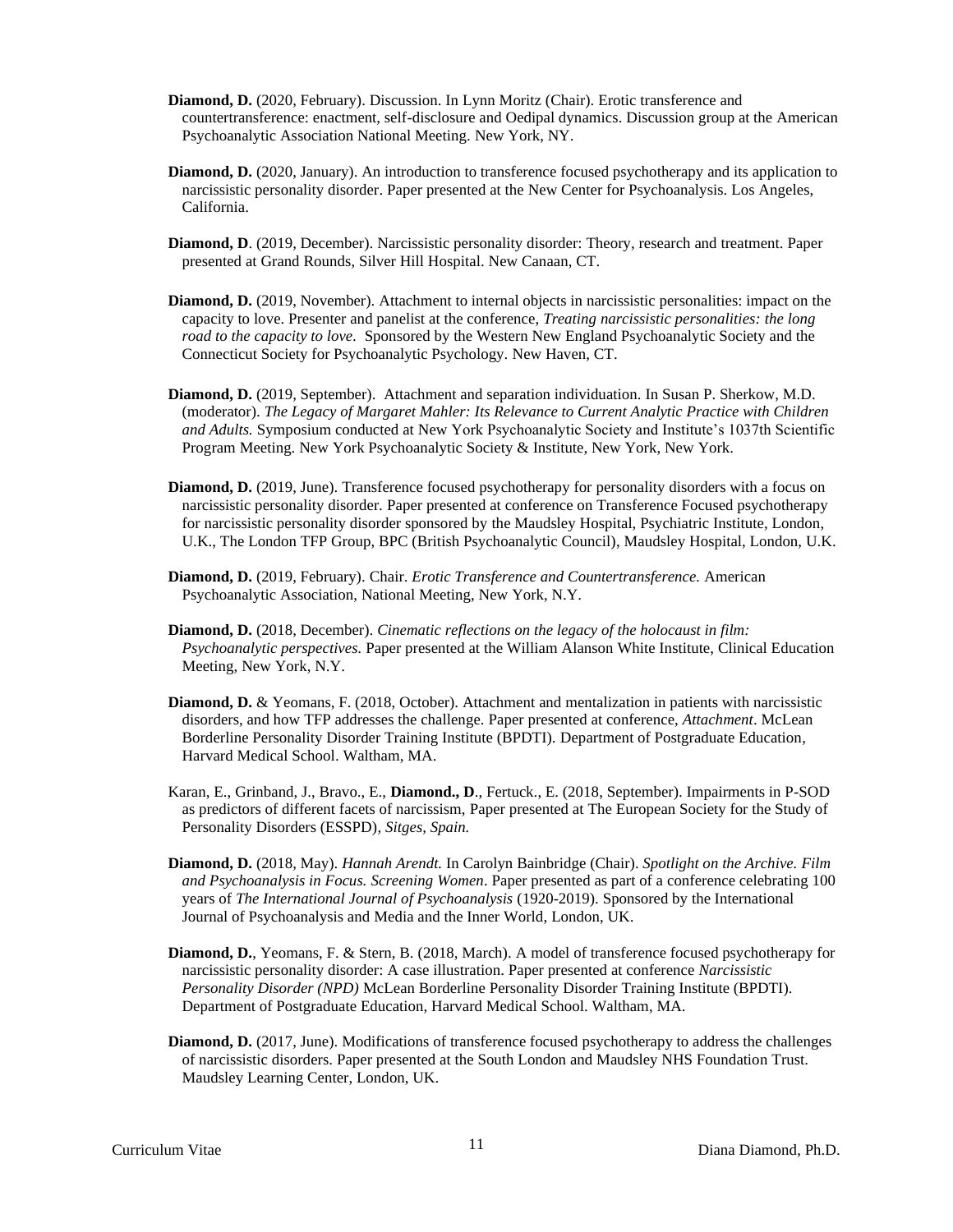- Levy, K.N., Kivity, Y., **Diamond, D**., Clarkin, J.F. & Kernberg, O.F. (2017, June). Impact of narcissism on the evidence-based treatment of borderline personality disorder. Paper presented at the Society for Psychotherapy Research (SPR), Toronto, Canada.
- **Diamond, D.** (2017, May). Acutalizacion en Patologia Narcisista (Narcissistic Pathology Update). Paper presented at the Basurto University Hospital, Department of Neuroscience, University of the Basque Country, Bilbao, Spain.
- **Diamond, D.** (2017, May). Transference Focused Psychotherapy for narcissistic personality disorder: theory, research and treatment. Paper presented at the University of Milano-Bicocca, Milan, Italy
- **Diamond, D.** (2017, January). Multiplicity, Dissociation and Mentalization in "Hannah Arendt" by Pam Katz and Marguerite von Trotta. In Bruce H. Sklarew, M.D. (Chair). *Film workshop 1*. Symposium conducted at the American Psychoanalytic Association National Meeting. New York, NY.
- **Diamond, D.** (2016, October). Panelist. In F. Yeomans (Chair). TFP Supervision. Symposium conducted at the 4<sup>th</sup> Biennial Conference for the International Society of Transference-Focused Psychotherapy (ISTFP). New York, N.Y.
- Diamond, D. (2016, October). TFP for narcissistic patients. Paper presented (Plenary Lecture) at the 4<sup>th</sup> Biennial Conference for the International Society of Transference-Focused Psychotherapy (ISTFP). New York, N.Y.
- **Diamond, D**. (2016, October). Discussant. In Anna Buchheim (Chair), *Diagnosis of Personality Organization and Sexuality.* Symposium conducted at the 4 th Biennial Conference for the International Society of Transference-Focused Psychotherapy (ISTFP). New York, N.Y.
- **Diamond, D.** (2016, May). Addressing the challenges of narcissistic personality disorder. In F. E. Yeomans & O. F. Kernberg (Co-Chairs), *Psychodynamic psychotherapy across personality disorders transferencefocused psychotherapy*. Annual Meeting of the American Psychiatric Association, Atlanta, GA.
- **Diamond, D.** (2016, January). Understanding and treating patients with severe narcissistic personality disorder: the contributions of attachment theory and research. Paper presented at the Friday Night Guest Lecture Series, Austen Riggs Center for Education and Research, Stockbridge, MA.
- **Diamond, D.** (2015, April). A Psychoanalyst's reflections on working in a manualized treatment. In Ghislaine Boulanger (Chair and Moderator). *The disappearance of psychoanalytic thinking from the public sector: definite problems, possible solutions*. The 35th Annual Spring Meeting of The Division of Psychoanalysis (39) of the American Psychological Association, San Francisco, CA.
- **Diamond, D.** (2015, March). Understanding and assessing severe narcissistic personality disorder: what does attachment have to do with it? Paul Lerner Memorial Lecture. Paper presented at the Society for Personality Assessment. Annual Convention: Charting the Future of Personality Assessment. Brooklyn, New York.
- **Diamond, D.** (2015, March). Assessing object relations and attachment. In Bea Tusiani and Paula Tusiani-Eng (Co-Chairs). *Remnants of a Life on Paper: A Presentation about Borderline Personality Disorder.*  Symposium conducted at the Long Island University School of Social Work, Brooklyn, New York.
- **Diamond, D.** (2015, March). Transference focused psychotherapy for severe narcissistic disorders: theory, research and treatment. Paper presented at the National Educational Alliance—Borderline Personality Disorder (NEA-BPD) Speakers Series. New York, N.Y. (online).
- **Diamond, D.** (2015, February). *Hannah Arendt and the banality of evil.* In D. Diamond (Chair and Moderator), A Special Screening of *Hannah Arendt.* Panel conducted at the Graduate Center, City University of New York, N.Y., N.Y.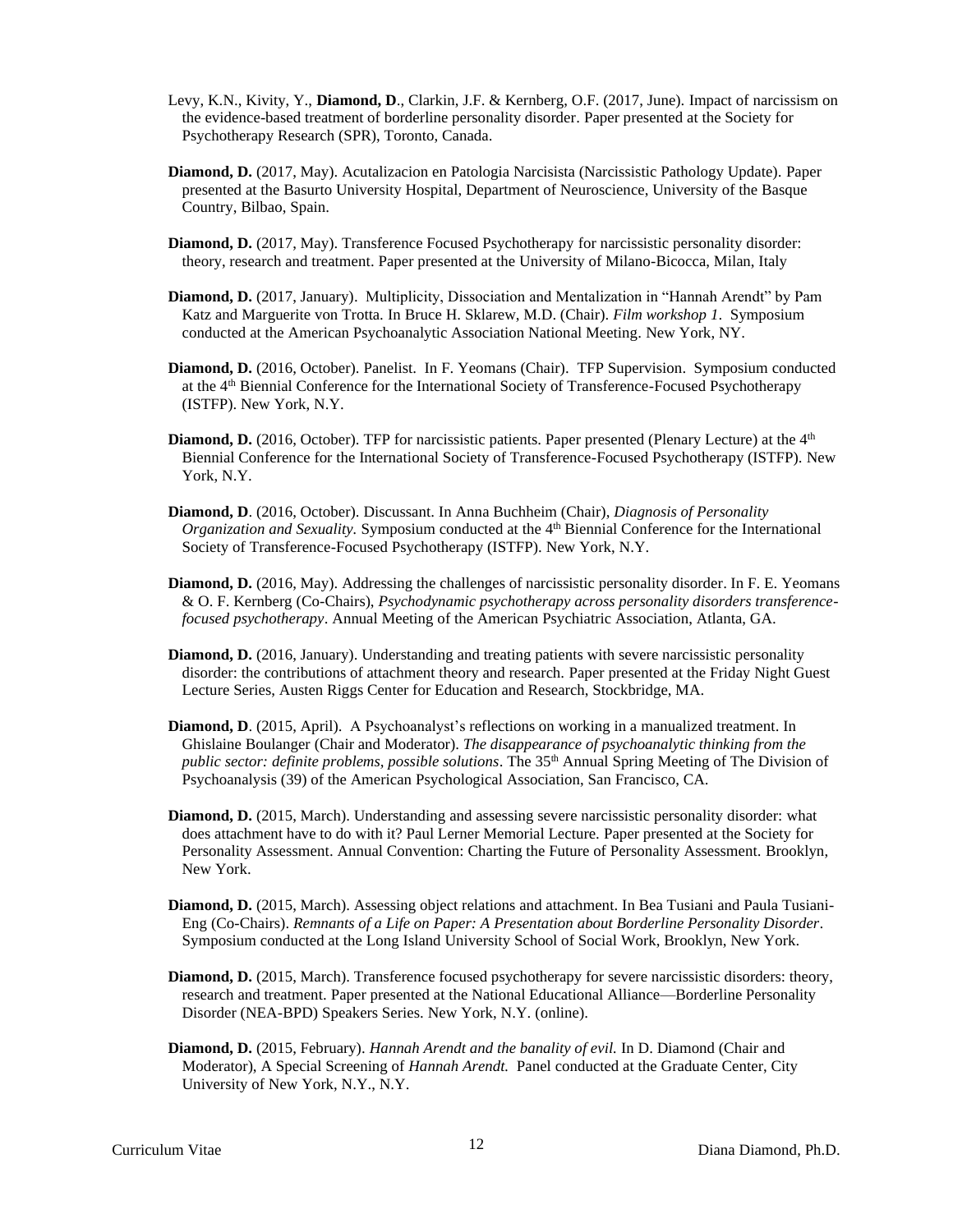- **Diamond, D.** (2015, January). The Differentiation-Relatedness Scale. In D. Diamond (Chair), *The Object Relations Inventory (ORI) and the Differentiation-Relatedness Scale (D-RS): Research and Clinical Implications*. Symposium conducted at the PPRS Research Forum 4: Sidney J. Blatt Memorial. American Psychoanalytic Association National Meeting. New York, N.Y.
- **Diamond, D.**, (2015, January). (Chair). *The clinical contributions of Sidney Blatt: internalization, development and the therapeutic process.* Symposium conducted at the PPRS Research Forum 3: Sidney J. Blatt Memorial. American Psychoanalytic Association National Meeting. New York, N.Y.
- **Diamond, D.** (2015, January). Discussant. In R. Waldinger (Chair), *Love in late life: security of attachment in older couples and implications for emotional and cognitive wellbeing.* American Psychoanalytic Association, National Meeting. New York, N.Y.
- **Diamond, D**., (2014, October). Attachment and mentalization in female patients with co-morbid narcissistic and borderline personality disorder. Paper presented at the International Society of Transference Focused Psychotherapy, Parma, Italy.
- **Diamond, D.**, (2014, October). Disorganized/Insecure attachment in NPD/BPD and BPD Patients: Research findings and clinical examples. In A. Fossati and C. Mucci (co-Chairs). *Pathological Narcissism: Therapeutic Crossroads*. Symposium conducted at the 3rd International Congress on Borderline Personality Disorders and Allied Disorders, European Society for Study of Personality Disorders (ESSPD). Rome, Italy.
- **Diamond, D.** (2014, March). Transference-focused psychotherapy for narcissistic personality disorder: recent developments in treatment and research. Paper presented at Southeast Florida Association for Psychoanalytic Psychology (SEFAPP). Palm Beach, Florida.
- **Diamond, D.** (2014, January). The Differentiation-Relatedness Scale (D-RS). In Patrick Luyten (Chair). *Levels of Differentiation and Relatedness of Self and Object Representations in the Psychodynamic Treatment of Patients with Personality and Eating Disorders: State of the Art.* Symposium conducted at the PPRS Research Forum. American Psychoanalytic Association, National Meeting, New York.
- **Diamond, D.** (2013, December). Panelist. In Miriam Steele, Ph.D. (Chair). *Endings and Beginnings: On Terminating Psychotherapy and Psychoanalysis* by Herbert Schlesinger, Ph.D. Symposium conducted at the New School for Social Research, Clinical Psychology Department, New York, N.Y.
- **Diamond, D.** (2013, October). Panelist. *Retrospective on Coeducation at Wesleyan.* Conference conducted at Wesleyan University, Middletown, Ct.
- **Diamond, D.**, Clarkin, J., Hörz, S., Levy, K., Cain, N., Fischer-Kern, M., Doering, S., Rentrop, M., Taubner, S. & Buchheim, A. (2013, January). Attachment, Reflective Functioning, Co-morbidity in Patients with Narcissistic and Borderline Disorders. In J. Clarkin, Chair. *Transference-Focused Psychotherapy for Narcissistic Personality Disorder: Recent Developments in Research and Treatment.* American Psychoanalytic Association, Psychoanalytic Research Society. (RAAPA-PPRS Research Forum), APsaA Meeting, New York, New York.
- **Diamond, D.** (2013, January). Discussion. In Chair: Bruce Sklarew. *Psychoanalysis and Film: The persistence of memory: Two films of Alain Resnais.* Symposium conducted at the American Psychoanalytic Association.
- **Diamond, D.** (2012, September). Attachment and Reflective Function in patients with co-morbid narcissistic and borderline personality disorder: Implications for treatment process and outcome. In E. Ronningstam (Chair). *Borderline personality disorder and co-occurring conditions—impact on course and treatment.* Symposium conducted at 2nd International Congress on Borderline Personality Disorder and Allied Disorders. Amsterdam, the Netherlands.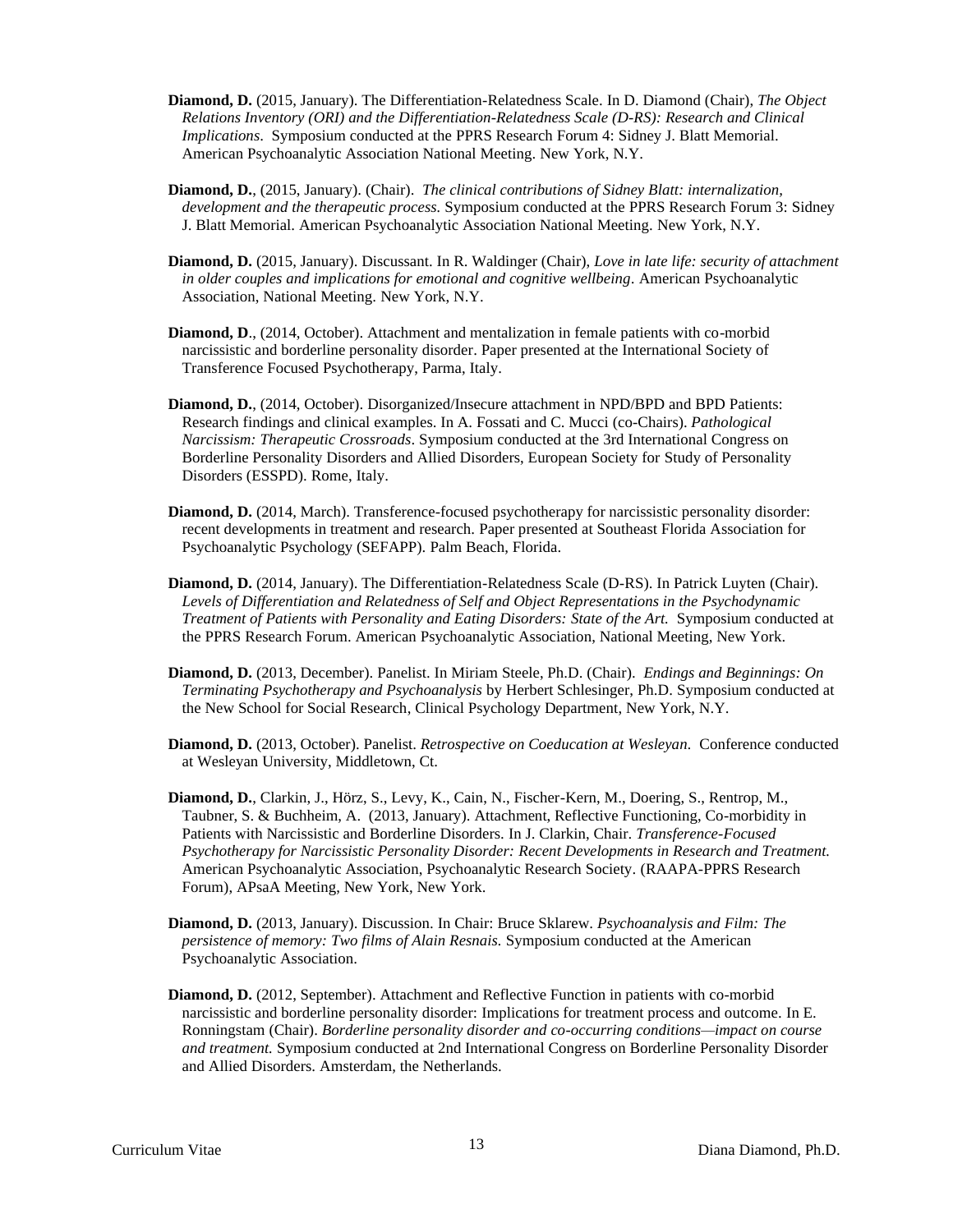- Hörz, S., **Diamond, D.**, Clarkin, J., Levy, K., Fischer-Kern, M, Rentrop, M., Cain, N. (2012, September). Co-morbid personality disorder in patients with borderline personality disorders. In E. Ronningstam (Chair). *Borderline personality disorder and co-occurring conditions—impact on course and treatment.* Symposium conducted at 2nd International Congress on Borderline Personality Disorder and Allied Disorders. Amsterdam, the Netherlands.
- Meehan, K. B., Levy, K. N., **Diamond, D**., Delaney, J., & Clarkin, J. F. (2012, June). *Change in object representations as a function of treatment in a randomized clinical trial for borderline personality disorder*. Paper presented at the International Meeting of the Society for Psychotherapy Research, Virginia Beach, VA.
- **Diamond, D**., and Yeomans, F. (2012, April). Transference Focused Psychotherapy: A manualized psychoanalytic psychotherapy for borderline personality disorders. Paper presented at the Tavistock and NHS Foundations Trust, the Tavistock Centre. London, U.K.
- **Diamond, D**. & Yeomans, F. (2011, November). Transference Focused Psychotherapy for patients with comorbid narcissistic and borderline personality disorder: The contributions of research to therapy*.* Paper presented at the William Alanson White Institute Colloquium Series, *Capturing the Ineffable: Meaningful Empirical Research on Psychoanalytic Phenomena*
- Stern, B.L., **Diamond, D**. & Yeomans, F. (2011, September). *Transference-Focused psychotherapy for narcissistic personality disorder.* Third International Conference for Transference-Focused Psychotherapy, White Plains, New York.
- **Diamond, D.** (2011, October). *Attachment and reflective function in patients with severe personality disorders: implications for therapeutic process and outcome*. Paper presented at the Western New England Psychoanalytic Institute, New Haven, Connecticut.
- **Diamond, D. (**2011, March). Attachment patterns of patients and therapists: Implications for the treatment of severe personality disorders. Paper presented at the Institute for Contemporary Psychotherapy, Washington D.C.,
- **Diamond, D.** (2011, January). The Red Shoes: A Ballet, A Fairy Tale, A Dream Within a Dream. In Bruce Skalrew (Chair). *Film, Fairy Tales and Mythology*. Film workshop conducted as at the American Psychoanalytic Association, National Meeting, New York, N.Y.
- **Diamond, D.** and Yeomans, F. (2010, September). Attachment disorganization, trauma and dissociation: impact on the patient- therapist relationship*.* Paper presented as part of a conference *Prisms of the Mind: Psychoanalytic Exploration of Attachment & Dissociation*. New York State Psychological Association, Division of Psychoanalysis, New York University.
- **Diamond, D.** and Yeomans, F. (2010, July). Transference Focused Psychotherapy with Narcissistic Personality Disorder: Technical Considerations. Paper presented at the *Second International Conference on Transference-Focused Psychotherapy*, Institut fur Psychotherapie e.v., Berlin, Germany.
- **Diamond, D.** (2010, June). In front of the camera: Behind the camera. Ullman directs Bergman. In Bruce Sklarew (Chair). *The Role of the Erotic Imagination*. Symposium conducted at the 99<sup>th</sup> Annual Meeting, American Psychoanalytic Meeting. Washington D.C.
- **Diamond, D.** (2010, May). Panelist and Presenter. *Women at Wesleyan University: The Second Wave of Coeducation, the Transitional Years*. Wesleyan University, Middletown Connecticut.
- **Diamond, D.** (2010, March). Attachment, sexuality, and gender. Roundtable discussion at the Tavistock Centre for Couple Relationships, London, U.K.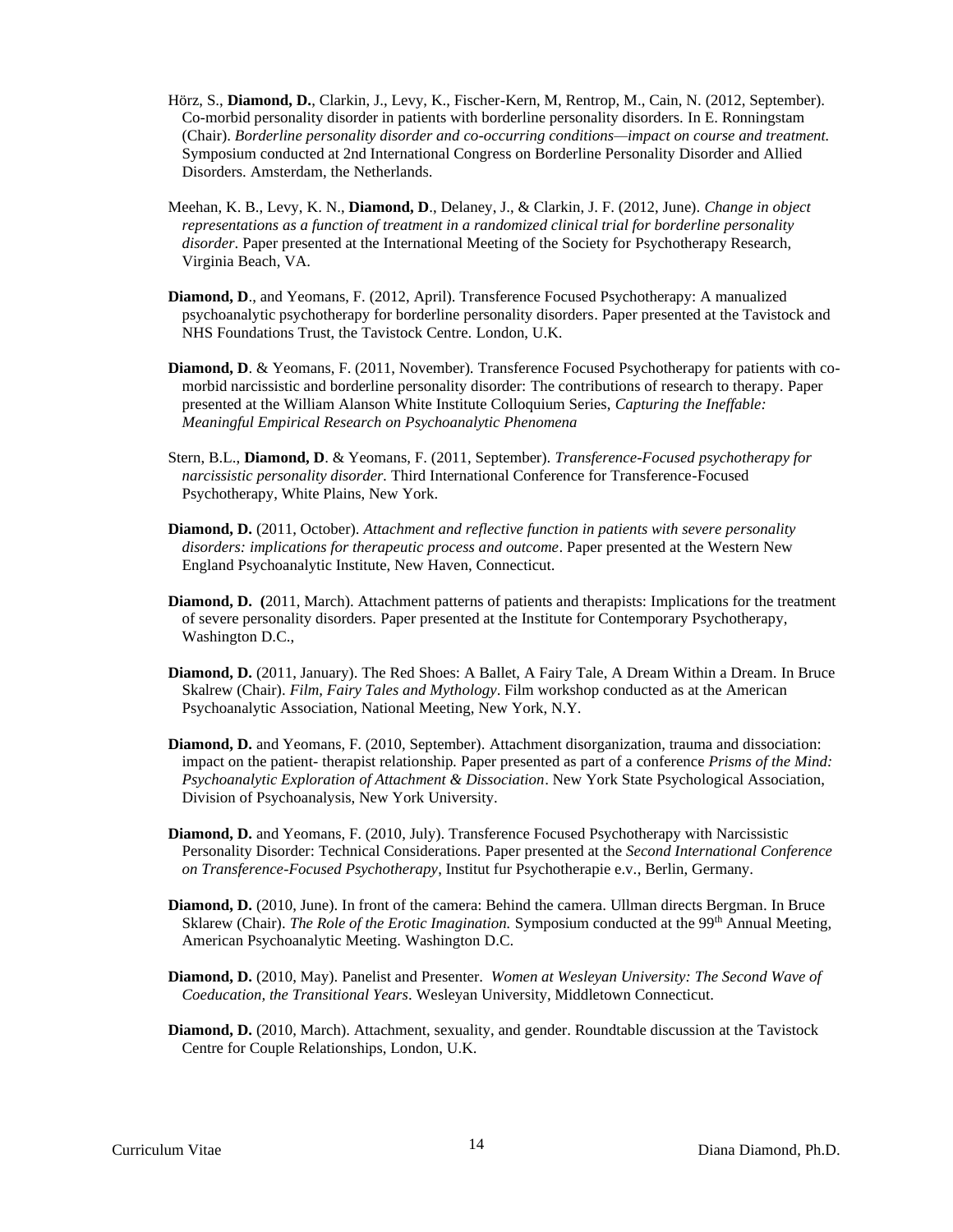- **Diamond, D.** Discussion. (2010, January). Research Symposium: Attachment Patterns of Therapists: Do They Matter? American Psychoanalytic Association, 2010 National Meeting, New York, N.Y.
- **Diamond, D.** (2009, October). Transformations in the Internal World of Self and Object Representations in the Late Works of Ingmar Bergman. Presented at the Fifth European Psychoanalytic Film Festival (EPFF5), British Academy of Film and Television Arts, organized by the Institute of Psychoanalysis, London, U.K.
- Stern, B., Yeomans, F., **Diamond, D.**, Clarkin, J., & Kernberg, O. (2009, June). Treatment of Narcissistic Personality with Transference-Focused Psychotherapy. Paper presented at the Society for Psychotherapy Research, Santiago, Chile.
- Yeomans, F.E. and **Diamond, D.** (2009, February). Narcissism and Borderline Personality Disorder. Paper presented at the conference, *Borderline Personality Disorder: The Era of Treatments that Work.*  McLean Hospital, Harvard Medical School, Waltham, MA.
- **Diamond, D.** (2009, January). Attachment and reflective Function in patients with co-morbid borderline and narcissistic disorders: Implications for therapeutic process and outcome. Paper presented at the Oxford Psychotherapy Society, John Patrick Hospital, Oxford University Department of Medicine.
- **Diamond, D.**, Yeomans, F., Clarkin, J. & Levy, K.N. (2008, July). Attachment and reflective function in patients with co-morbid borderline personality disorder and narcissistic personality disorder. Paper presented at the International Conference in Transference Focused Psychotherapy. Personality Disorders Institute, New York Presbyterian Hospital, Weill Cornell Medical Center, Westchester Division, White Plains, New York.
- **Diamond, D.** (2008, April). Discussant. In Morris Eagle (Chair). *Attachment and Sexuality Over the Life Cycle: Integration, Conflict and Contradiction*. The 29th Annual Spring Meeting of The Division of Psychoanalysis (39) of the American Psychological Association, New York, N.Y.
- Foelsch, P. and **Diamond, D.** (2008, March). the impact of attachment status on the therapeutic process in borderline patients*.* Paper presented at the conference *Indung und Entwicklung*. Sponsored by the 59 Jahrestagung des Deutschen Kollegiums fur Psychosomatische Medizin (DKPM) und 16 Jahrestagung der Deutschen Geseellschaft fur Psychosomatische Medizin und Arztliche Psychotherapie (DGPM). Frieberg, Germany.
- **Diamond, D.** (2008, February). The Fourth Wave of Feminism Begins on the Runway. Paper presented at the conference *Fashion and Film: A symposium in honor of E. Ann Kaplan*. Humanities Institute of Stoneybrook, New York, N.Y.
- **Diamond, D.** (2007, November). attachment to internal objects in patients with severe narcissistic disorders. Paper presented as part of the Confer Seminar Series, *The Pain of Narcissism and its Psychotherapeutic Treatment.* Tavistock Institute. London, England.
- **Diamond, D.** (2007, November). Empathy and Identification in *The Lives of Others*. In Donald Campbell, M.D. (Chair). Symposium conducted at the Fourth European Psychoanalytic Film Festival (EPFF<sup>4</sup>). The Institute for Psychoanalysis and the British Film Institute, London, England.
- **Diamond, D.** (2006, April). Discussion. Harriet Wrye, Chair. *Women, Gender, and Psychoanalysis: The Four Waves of Feminism: Psychoanalytic Perspectives*. Symposium conducted at the Annual Spring Meeting of the Division of Psychoanalysis (39), American Psychological Association.
- **Diamond, D.** (2005, November). Loss, Mourning and Desire in Midlife: A study of *Under the Sand* and *The Swimming Pool* by Francois Ozon. Paper presented at the Third European Psychoanalytic Film Festival (EPFF3), The Institute for Psychoanalysis and the British Film Institute, London, England.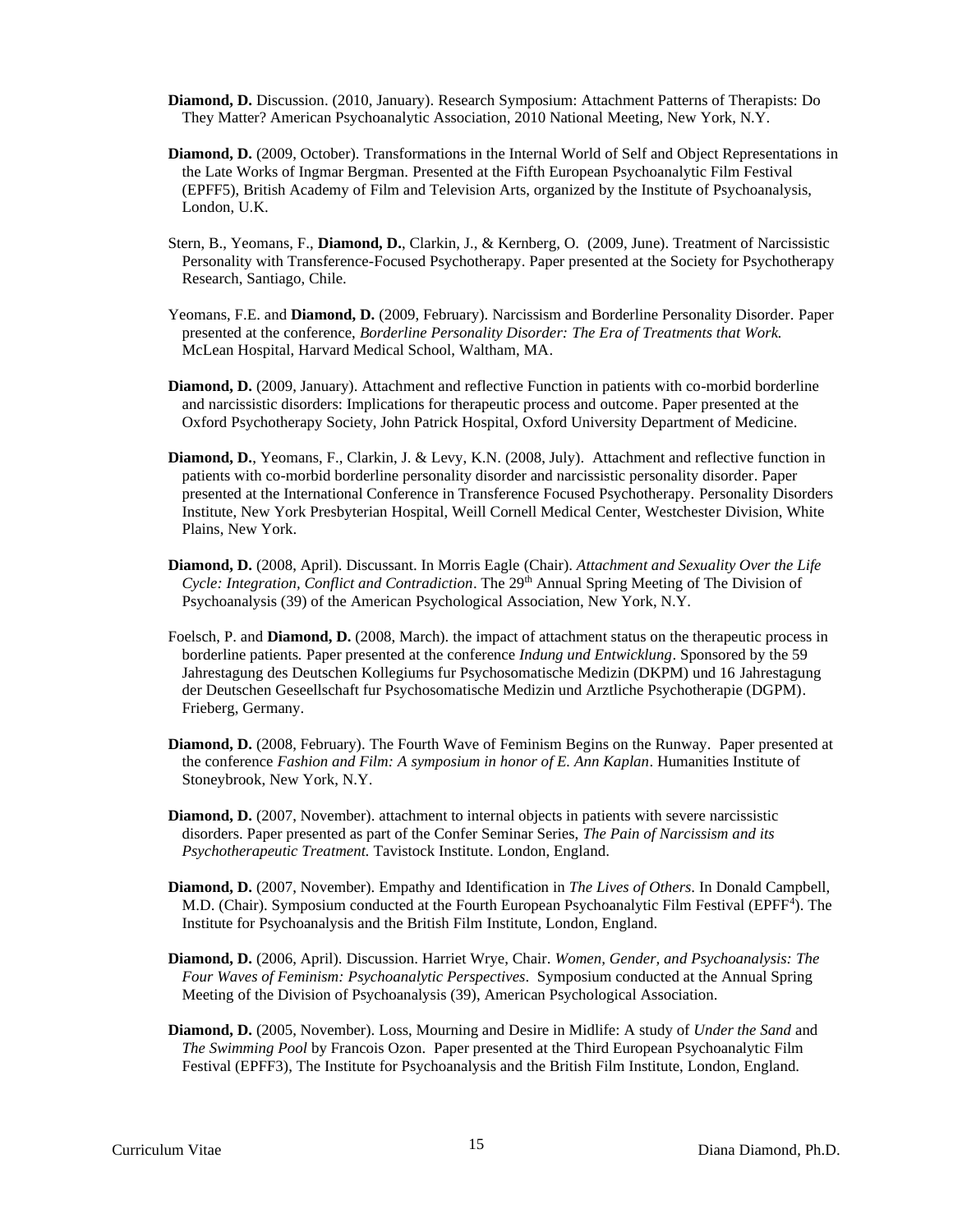- **Diamond, D.** (2005, September). Invited discussant for conference on The Future of Psychoanalysis: Mentalization, Representation and Internalization. City University of New York.
- **Diamond, D.** (2005, April). Patient Therapist Attachment: Implications for the Theory and Treatment of Personality Disorders, Paper presented at the  $25<sup>th</sup>$  Annual Spring Meeting of The Division of Psychoanalysis of the American Psychological Association.
- **Diamond, D.** (2005, January). Attachment Disorganization and Creativity in *Fanny and Alexander* by Ingmar Bergman. In Bruce Sklarew, Chair. The films of Ingmar Bergman, Symposium conducted at the American Psychoanalytic Associations Meetings, New York, N.Y.
- **Diamond, D.** (2004, March). *The Patient-Therapist Relationship: Implications of Attachment Theory and Research*. Paper presented as part of a lecture series on The New Psychoanalytic Frontier: Trekking the Body mind Terrain, The William Alanson White Psychoanalytic Society Colloquia. New York, N.Y.
- **Diamond, D.** (2004, December). Object Relations and Internal Working Models of Attachment." Paper presented at Child Grand Rounds, Payne Whitney Westchester, Weill Cornell Medical School of Cornell University.
- **Diamond, D.** (2004, November). Transference Focused Psychotherapy for Borderline Personality Disorder" Paper presented at a symposium on *Borderline Personality Disorder: Professional, Family and Consumer Perspectives*. Sponsored by the Menninger Clinic, NEA-BPD (National Education Alliance for Borderline Personality Disorder, and NAMI. Houston, Texas.
- **Diamond, D.** (2003, January). Patient Therapist Attachment in the Treatment of BPD. Paper presented at the conference, Mentalization and the Treatment Resistant Psychopathology: Implications for Clinical Services. The Menninger Foundation, Topeka, Kansas.
- **Diamond, D.** (2002, April). Attachment Disorganization: The Reunion of Attachment Theory and Psychoanalysis. In Morris Eagle (Chair). Relatedness, Self-Definition and Mental Representation: A Symposium in Honor of Sidney J. Blatt. Symposium conducted at the 22<sup>nd</sup> Annual Spring Meeting of the Division of Psychoanalysis (39) of the American Psychological Association. New York.
- **Diamond, D.** (2002, April). The Cinematic Representation of Historical and Familial Trauma. Paper presented as part of a symposium *Trauma and Art: Clinical and Cinematic Applications*. The 22nd Annual Spring Meeting of the Division of Psychoanalysis (39) of the American Psychological Association New York.
- **Diamond, D.** (2002, November). The Impact of Attachment on Transference Focused Psychotherapy. Paper presented at the conference, *Transference Focused Psychotherapy*. New York Presbyterian Hospital—Weill Medial Center of Cornell University, New York, N.Y.
- **Diamond, D.** (2001, November). Sight and Sound in Szabo's Sunshine: The Cinematic Representation of Historical and Familial Trauma. Paper presented at the First European Psychoanalytic Film Festival (EPFF1) sponsored by the British Psychoanalytic Society, the International Psychoanalytic Association, The British Film Institute, and The European Psychoanalytic Federation, London, England.
- **Diamond, D.** (2001, October). Attachment and Sexuality. Paper presented as part of a symposium on *Attachment and Drive Theory* at the Freudian track colloquium of the New York University Postdoctoral Program in Psychoanalysis.
- **Diamond, D.**, Levy, K., Foelsch, P. & Clarkin, J.F. (2001, July). Changes in attachment status and symptomatology in borderline patients*.* Paper presented at the International Psychoanalytic Association Pre-Congress Research Meeting, Nice, France.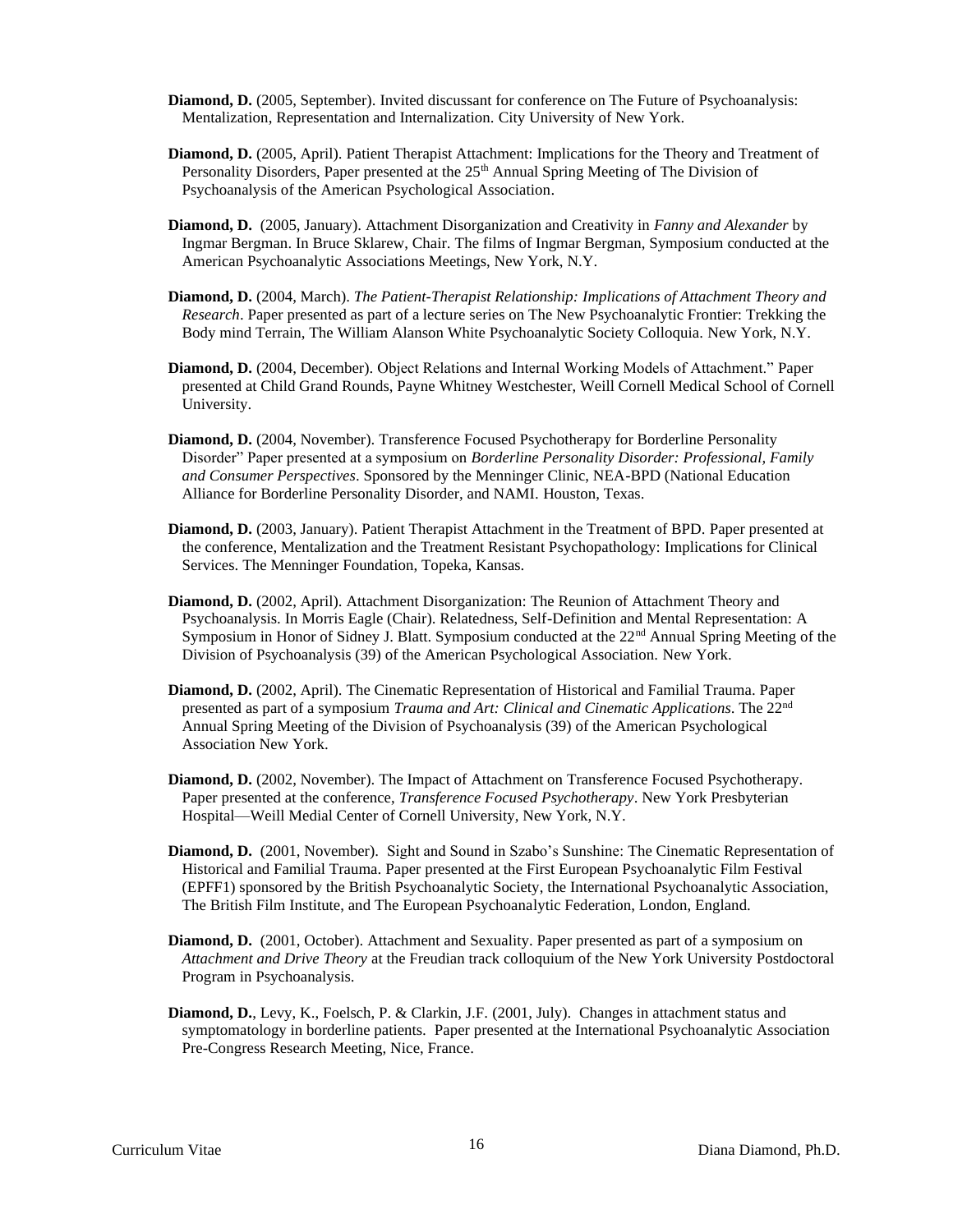- **Diamond, D.** (2001, March). Implications of attachment theory and research for clinical interventions with borderline patients. Paper presented at the 7<sup>th</sup> Annual Self Psychology Conference of the Institute of Contemporary Psychotherapy and Psychoanalysis, Washington, D.C.
- **Diamond, D.** (2000, December). The clinical implications of attachment research for clinical interventions with borderline patients. Paper presented at the conference *Attachment: Current Developments in Research, Theory and Application.* Sponsored by the Center for Attachment Studies of the Derner Institute of Advanced Psychological Studies at Adelphi University.
- **Diamond, D.**, Clarkin, J., Levy, K., Levine, H. & Foelsch, P. (2000, May). Changes in attachment, symptoms, and personality in transference-focused psychotherapy*.* Paper presented at the annual meeting of the American Psychiatric Association, Chicago, Illinois.
- **Diamond, D.** (1999, December). Attachment disorganization: The reunion of attachment theory and psychoanalysis*.* Paper presented at the International Conference, *Freud at the Threshold of the 21st Century.* Sponsored by The Sigmund Freud Center, Hebrew University and The International Psychoanalytic Society, Jerusalem, Israel.
- **Diamond, D.** (1999, December). Narrating desire and desiring narration. In Emanuel Berman, Chair. Paper presented at the conference *Freud at the Threshold of the 21st Century.* Sponsored by the Sigmund Freud Center, Hebrew University and The International Psychoanalytic Society, Jerusalem, Israel.
- **Diamond, D.** (1999, April). The impact of attachment on therapeutic process and outcome. Paper presented at the 19<sup>th</sup> Annual Spring Meeting of the Division of Psychoanalysis (39) of the American Psychological Association, New York, New York.
- **Diamond, D.** (1999, January). Borderline conditions and attachment. Paper Presented to the Institute for Psychoanalytic Training and Research. New York.
- **Diamond, D.** (1997, March). Discussant. In (C. Piers (Chair). Symposium on *Psychoanalytic Perspectives on Contemporary Trauma Theory.* Presented at the 17th annual spring meeting of the Division of Psychoanalysis (39) of the American Psychoanalytic Association, Denver, Colorado.
- **Diamond, D.** & Doane, J.A. (1996, June). Affect and attachment in the family: intervention in the families of severely disturbed patients. Paper presented as part of symposium on *Therapeutic Intervention with Psychosis: Individual, Familial, and Social Dimension.* Sponsored by the Societa Italiana Di Ricerca E Terapia Sistemica, Milan, Italy.
- **Diamond, D.** & Doane, J.A. (1996, June). Affect and Attachment in the Family: Intervention in the Families of Severely Disturbed Patients*.* Paper presented as part of a conference sponsored by the Scuola Romana Di Psicoterapia. Familiare, Roma, Italy.
- **Diamond, D.** (1996, January). Discussant. Symposium on *Psychoanalysis and attachment theory: Treatment implications for children and adults*. Continuing Education Conference sponsored by the Division of Psychoanalysis (39) of the American Psychological Association and the New York University Postdoctoral Program in Psychotherapy and Psychoanalysis.
- **Diamond, D.** (1992, November). Intergenerational Patterns of Attachment: Implications for Treatment of an Epigenetic Model. Paper presented at the International Congress on *Integrated Intervention in the Psychoses: Individual, family and social context.* Association for Research on Schizophrenia, The Psychiatry Institute, University of Milan, Italy.
- Doane, J. & **Diamond, D**. (1988, September). Intergenerational patterns of attachment/ caregiving and expressed emotion: Implications for treatment. Paper presented at the IXth International Symposium on the Psychotherapy of Schizophrenia. Turin, Italy.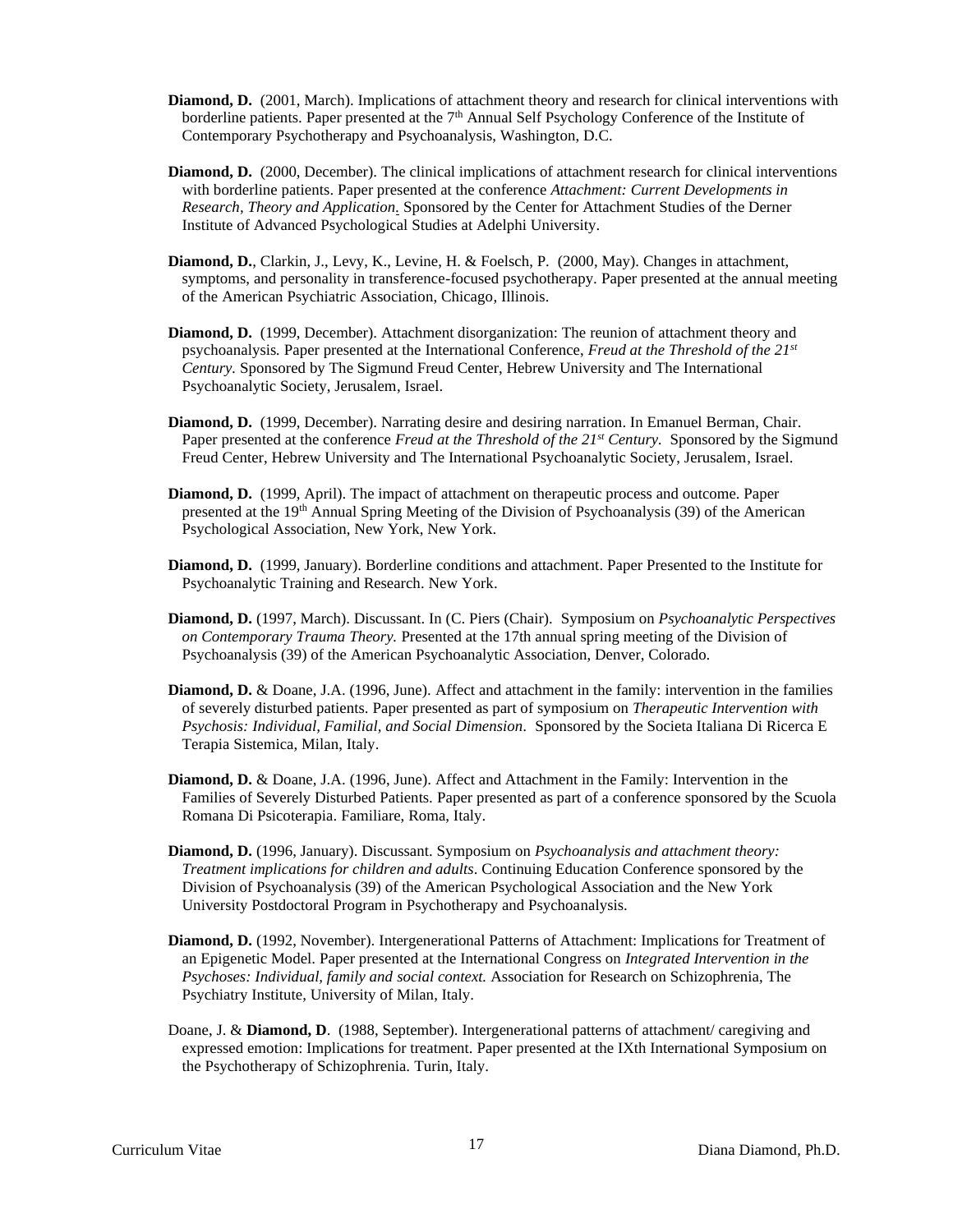#### PEER REVIEWED PRESENTATIONS (SELECTED)

- **Diamond, D.** (2019, May). The later stages of treatment with narcissistic patients: transference and countertransference. In Glen Gabbard (Chair). *Dilemmas on the Treatment of Narcissistic Personality Disorder.* Symposium conducted at the American Psychiatric Association Annual Meeting, San Francisco, CA.
- Levy, K.N., Kivity, Y., **Diamond, D.**, Kernberg, O.F., Clarkin, J.F., (2017, June). The Impact of Narcissism on Dropout in Three Treatments for Borderline Personality Disorder. Paper Presented at the 48th Annual Meeting of the International Society for Psychotherapy Research, Toronto, Canada.
- **Diamond, D.** (2016, April). The synergy between research and clinical technique in transference focused psychotherapy (TFP). In L. Rosenberg (Chair). *Questions concerning manualization: A watershed or waterloo?* Symposium conducted at the 36<sup>th</sup> Annual Spring Meeting of the APA Division of Psychoanalysis (39), Atlanta, GA.
- **Diamond, D.** (2014, August). Transference Focused Psychotherapy for narcissistic personality disorder: Recent developments in research and treatment. In D. Diamond (Chair). *Recent developments in Transference Focused Psychotherapy for BPD, DID, and NPD.* American Psychological Association Annual Meeting, Washington, D.C.
- **Diamond, D.** (2014, October). Transference Focused Psychotherapy for Narcissistic Personality Disorder: Treatment. In Frank Yeomans, M.D. and Otto Kernberg, M.D. (Chairs): *understanding and treating narcissistic personality disorder (NPD) with an object relations approach: Transference Focused Psychotherapy*. Workshop. 3rd International Congress on Borderline Personality Disorders and Allied Disorders, European Society for Study of Personality Disorders (ESSPD). Rome, Italy.
- **Diamond, D.** (2014, October). Attachment and Sexuality in patients with narcissistic Disorders**.** In E. Ronningstam (Chair), *Advances in Treatment of Narcissistic Personality Disorder.* Symposium conducted at the 3rd International Congress on Borderline Personality Disorders and Allied Disorders, European Society for Study of Personality Disorders (ESSPD). Rome, Italy.
- **Diamond, D.** (2014, May). Discussant. In Frank Yeomans, M.D., Ph.D. (Chair): *Transference Focused Psychotherapy of a Patient with Severe Borderline Personality Disorder*. American Psychiatric Association, 167<sup>th</sup> Annual Meeting, New York, N.Y.
- **Diamond, D.** (2014, April). Leaning In versus opting out: Conflicting ideologies and intrapsychic conflicts. In D. Diamond, (Chair). *Lean In, Lean Out or Stuck in the Middle? Inner Conflict and External Realities for Women in the Work Force and in Treatment*. The 34th Annual Spring Meeting of The Division of Psychoanalysis (39) of the American Psychological Association, New York, N.Y.
- **Diamond, D.** (2014, April). Discussant. In **D. Diamond** (Chair): *The conflictual nature of desire: Perspectives and controversies.* The 34<sup>th</sup> Annual Spring Meeting of The Division of Psychoanalysis (39) of the American Psychological Association, New York, N.Y.
- **Diamond, D.** (2014, April). Discussant. In M. Carsky (Chair): *Conflict between fantasy and reality: a patient and therapist talk about psychotherapy and schizophrenia*. The 34<sup>th</sup> Annual Spring Meeting of The Division of Psychoanalysis (39) of the American Psychological Association, New York, N.Y.
- **Diamond, D**., Yeomans, F., Hörz, S., Levy, K., & Clarkin, J. (2012, May). Patients with co-morbid narcissistic and borderline personality disorders: Research and treatment. In E. Ronningstam (Chair). *Narcissistic personality disorder in DSM-5: Impact on research, diagnosis, and treatment.* American Psychiatric Association. Philadelphia, PA.
- **Diamond, D.** (2011, November). The Red Shoes. In K. Dancyger (Chair): *Myth, fairy tale and film: creating on the border between the real and the imaginary*. Paper Presented at the Sixth European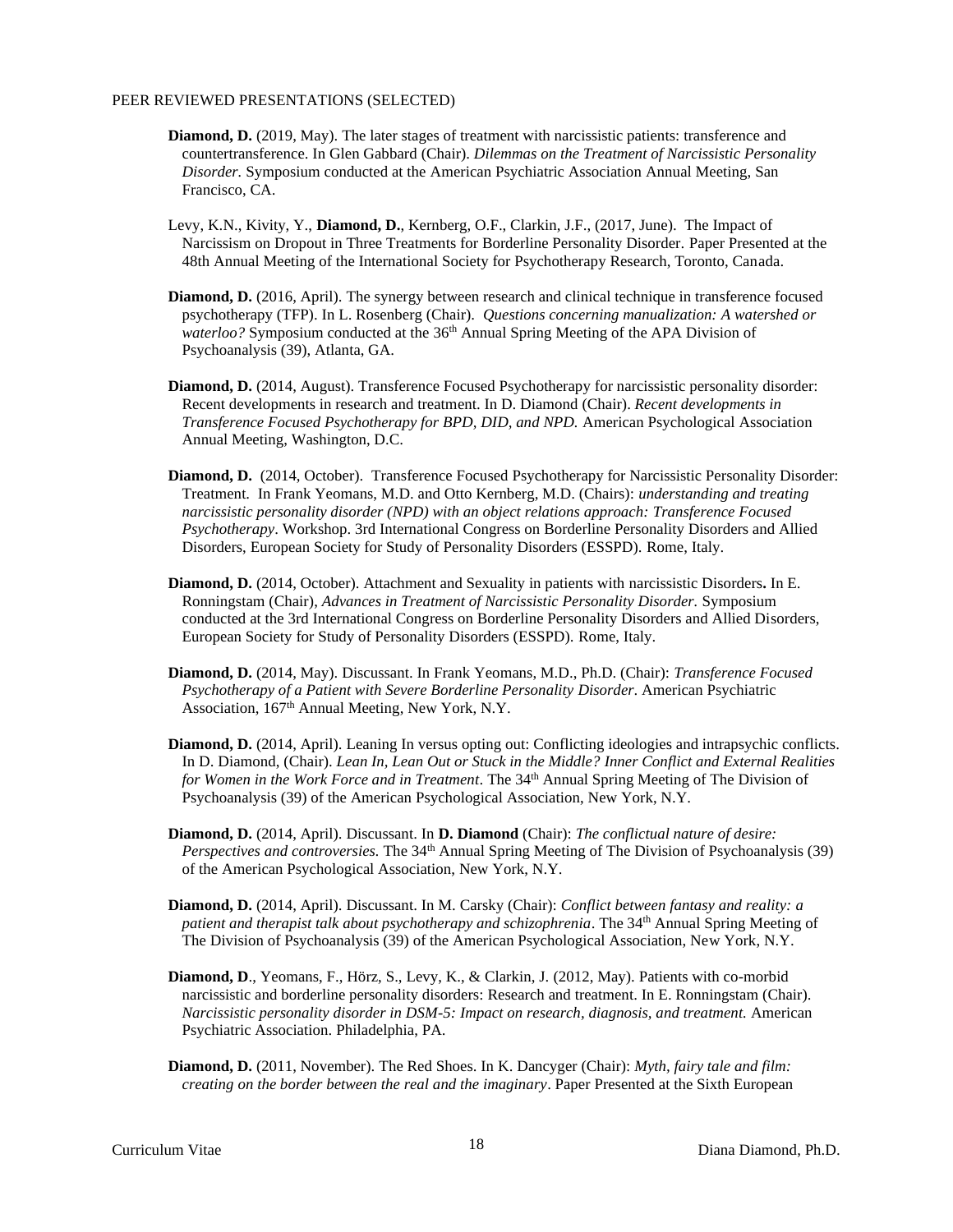Psychoanalytic Film Festival (EPFF6). The Institute for Psychoanalysis and the British Film Institute (BAFTA), London, England.

- **Diamond, D.**, (2011, April). Transference-Focused Psychotherapy with co-morbid borderline and narcissistic patients. In *Narcissism and Borderline Personality Disorder.* Symposium conducted at the 31st Annual Spring Meeting of the Division of Psychoanalysis of the American Psychological Association.
- **Diamond, D.**, Levy, K., Meehan, K., Carrasco, B., Clarkin, J. and Yeomans, F. (2011, January). Characteristics of Patients with Co-Morbid Borderline and Narcissistic Personality Disorder. In J. Clarkin (Chair): *A Dialogue Between Research and Clinical Reflection: Narcissistic Personality Disorders.* Symposium conducted at the American Psychoanalytic Association, National Meeting, New York, N.Y.
- **Diamond, D.** (2003, November). Passion for Survival in Polanski's *The Pianist*. Paper presented at the Second European Psychoanalytic Film Festival (EPFF2), The Institute for Psychoanalysis and the British Film Institute (BAFTA), London, England.
- **Diamond, D.** (2001, April). The synthesis of attachment research and psychoanalysis: A case of attachment disorganization. Paper presented at the 21<sup>st</sup> Spring Meeting of the Division of Psychoanalysis (39) of the American Psychoanalytic Association, Santa Fe, New Mexico.
- **Diamond, D.**, Bartocetti, L., Levy, K., Clarkin, J. & Foelsch, P. (1999, June). Attachment and personality organization: measures of structure and change in transference focused psychotherapy. Paper presented at the Society for Psychotherapy Research, Braga, Portugal.
- **Diamond, D.** (1996, April). Attachment and borderline conditions. In P. Fonagy (Chair). Symposium conducted at the Annual Spring Meeting of the Division of Psychoanalysis (39) of the American Psychological Association, New York, N.Y.
- **Diamond, D.** and Blatt, S.J. (1992, August). Internal working models of attachment versus psychoanalytic theories of the representational world. In S. Blatt (Chair). Symposium conducted at the 100th Annual Convention of the American Psychological Association, Washington, D.C.
- **Diamond, D.** and Doane, J.A. (1990, August). Transgenerational transmission of patterns of attachment and affective style. Paper presented at the Annual Spring Meeting of the American Psychological Association, Boston, MA.

## CONTINUING EDUCATION WORKSHOPS AND MASTER CLASSES

- **Diamond, D**. (2020, March). Master Class: Transference-Focused Psychotherapy for Narcissistic Personality Disorder TFP for NPD, Greater Kansas City-Topeka Psychoanalytic Center/Institute (GKCTPC), Kansas City, MO.
- **Diamond, D**. (2020, January). Master Class: Transference-Focused Psychotherapy for Narcissistic Personality Disorder (TFP for NPD), New Center for Psychoanalysis, Los Angeles, CA.
- **Diamond, D**. (2019, June). Master Class: Transference focused psychotherapy for NPD Maudsley Hospital, Psychiatric Institute, London, U.K., The London TFP Group, BPC (British Psychoanalytic Council), Maudsley Hospital, London, U.K.
- **Diamond, D.,** Yeomans, F., Caligor, E. & Kernberg, O.F. **(**2019, May). Transference Focused Psychotherapy for Narcissistic Personality Disorder: Treatment. In Frank Yeomans, M.D. and Otto Kernberg, M.D. (Chairs): *Understanding and Treating Narcissistic Personality Disorder (NPD) With an*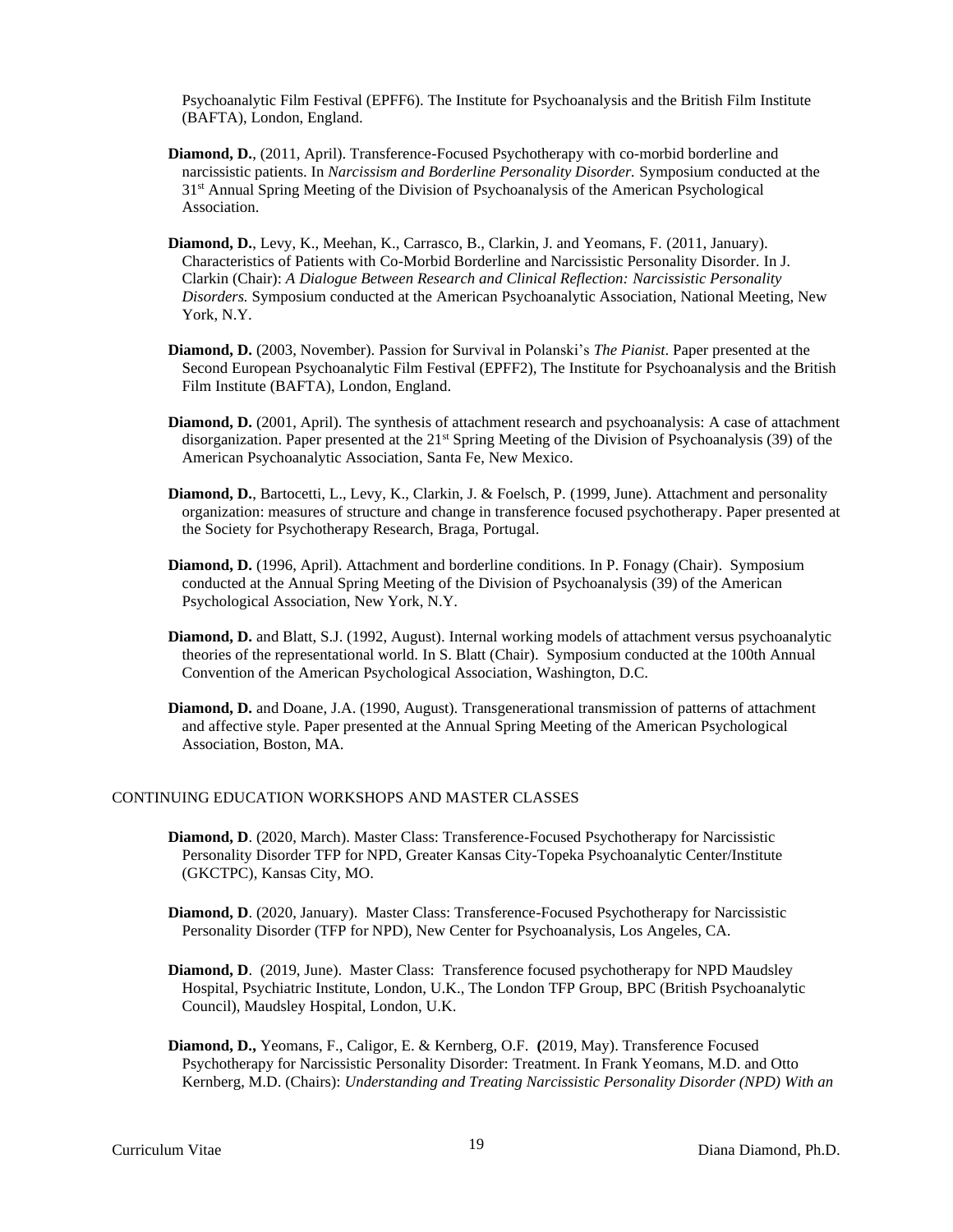*Object Relations Approach: Transference Focused Psychotherapy*. Master Course, American Psychiatric Association, 172<sup>th</sup> Annual Meeting, New York, N.Y.

- **Diamond, D.,** Yeomans, F., Caligor, E. & Kernberg, O.F. **(**2018, May). Transference Focused Psychotherapy for Narcissistic Personality Disorder: Treatment. In Frank Yeomans, M.D. and Otto Kernberg, M.D. (Chairs): *Understanding and Treating Narcissistic Personality Disorder (NPD) With an Object Relations Approach: Transference Focused Psychotherapy*. Master Course, American Psychiatric Association, 171<sup>th</sup> Annual Meeting, New York, N.Y.
- **Diamond, D.,** Yeomans, F., Caligor, E. & Kernberg, O.F (2017, May). Transference Focused Psychotherapy for Narcissistic Personality Disorder: Treatment. In Frank Yeomans, M.D. and Otto Kernberg, M.D. (Chairs). Master Course. American Psychiatric Association, 170th Annual Meeting, San Diego, CA.
- **Diamond, D.** (2017, May). Transference Focused Psychotherapy (TFP) Foundational Training: Narcissistic Personality Disorder (NPD), Borderline Personality Disorder Training Institute, McLean Hospital, Harvard Medical School, Belmont, Massachusetts.
- **Diamond, D.** & Stern, B. (2017, April). Transference-Focused Psychotherapy (TFP) for Borderline and Narcissistic Personality Disorder. Division of Psychoanalysis (39). Continuing Education Master Class, 37th Annual Spring Meeting, Division 39, American Psychological Association. New York, N.Y.
- **Diamond, D.** (2016, May)**.** Transference-Focused Psychotherapy for Narcissistic Personality Disorder: Strategies, Techniques and Clinical Illustrations. In F. E. Yeomans & O. F. Kernberg (Chairs), *Psychodynamic Psychotherapy across Personality Disorders Transference-Focused Psychotherapy*. 169th Annual Meeting of the American Psychiatric Association, Atlanta, GA.
- **Diamond, D.** & Stern, B. (2016, October). Workshop. Transference-Focused Psychotherapy (TFP) for Narcissistic Personality Disorder. International Society of Transference Focused Psychotherapy (ISTFP). New York, N.Y.
- **D. Diamond**, J. F. Clarkin, B. L. Stern. (2015, October). Workshop. Treatment for Narcissistic Personality Disorder. 14th Conference of the International Society for the Study of Personality Disorders (ISSPD). Montreal, Canada.
- **Diamond, D.** (2014, May). Transference Focused Psychotherapy for Narcissistic Personality Disorder: Treatment. In Frank Yeomans, M.D. and Otto Kernberg, M.D. (Chairs): *Understanding and Treating Narcissistic Personality Disorder (NPD) With an Object Relations Approach: Transference Focused Psychotherapy*. Master Course, American Psychiatric Association, 167th Annual Meeting, New York, N.Y.
- **Diamond, D.** (2013, April). Transference Focused Psychotherapy for Narcissistic Personality Disorder. Continuing Education Workshop. Division of Psychoanalysis, 33rd Annual Spring Meeting. Boston, MA.
- **Diamond, D.,** Kernberg, O.F., Yeomans, F. and Foelsch, P. (2008, April). *Interpretation and the Difficult Patient.* Continuing Education Workshop. The 29<sup>th</sup> Annual Spring Meeting of The Division of Psychoanalysis (39) of the American Psychological Association, New York, N.Y.

# IN REVIEW: MANUSCRIPTS SUBMITTED OR IN PREPARATION

Levy, K. N., **Diamond, D.**, Clarkin, J. F., Kernberg, O. F. Changes in attachment, reflective function, and object representation in Transference Focused Psychotherapy for borderline personality disorder. Submitted for publication.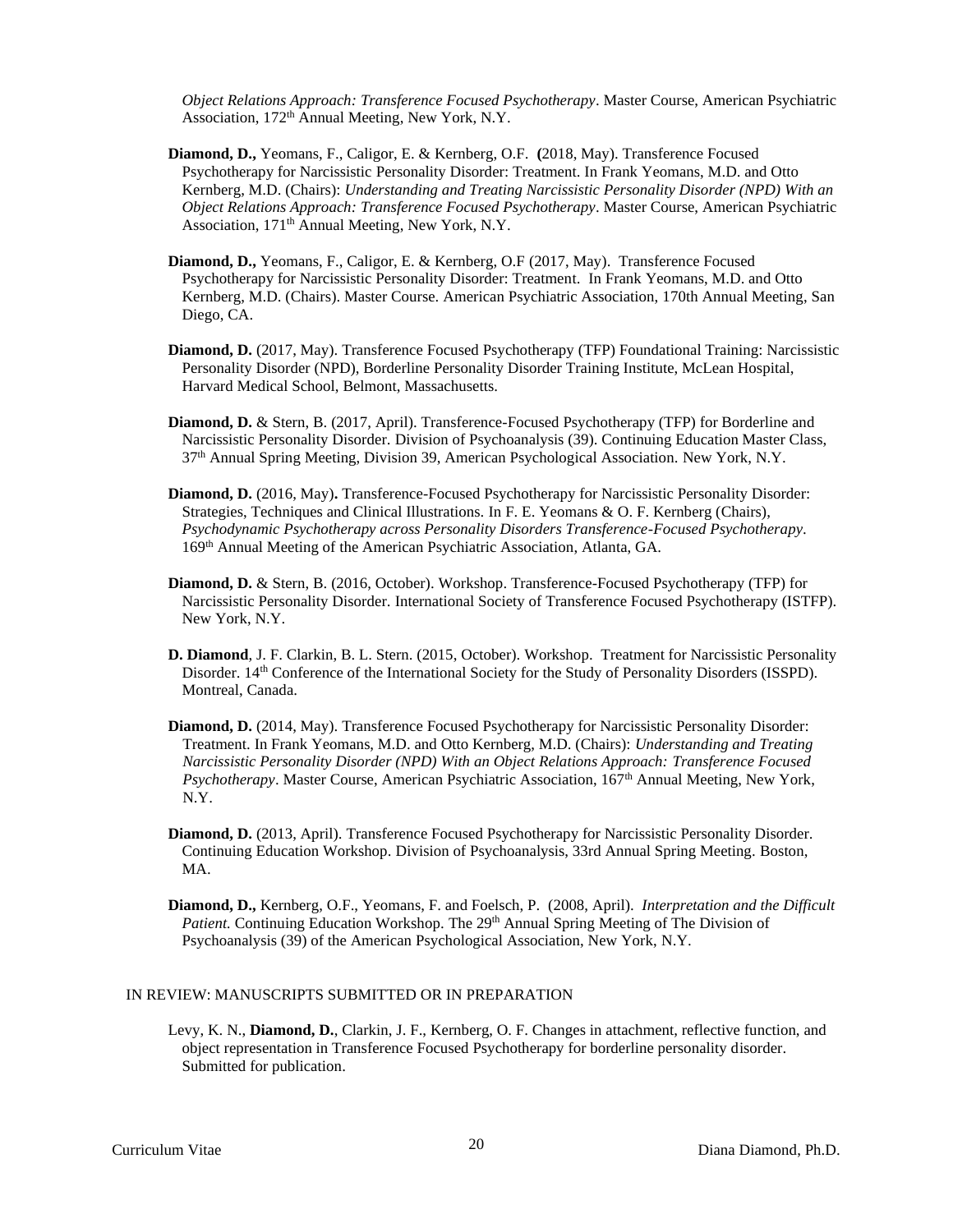- Levy, K.N., Kivity, Y., **Diamond, D.**, Kernberg, O.F., Clarkin, J.F., (2020). The Impact of Narcissism on Dropout in Three Treatments for Borderline Personality Disorder. Submitted for publication.
- Yeomans, F., **Diamond, D.**, & Caligor E. Otto Kernberg: Moving Psychoanalysis Forward to be part of the series Routledge Introductions to Contemporary Psychoanalysis (in preparation).

Diamond, D. and Long, K. (Eds). Internalization, Self -Other Differentiation and Relatedness: The Enduring Legacy of Sidney J. Blatt. (In Preparation).

#### INVITED CONFERENCES

- Invited Participant. (January 2008). Discussant for internet continuing education symposium on *Attachment and Sexuality*, **D. Diamond**, S.J. Blatt and J. Lichtenberg (Eds.), Analytic Press, Taylor and Francis, 2007.
- Invited Participant. (June 29-30, 2002). *Adult Attachment: Theory to Research.* A conference of the Center for Mental Health Promotion, the Long Island Attachment Consortium, SUNY Stony Brook, and Adelphi University. [The Attachment consortium is an interdisciplinary group of researchers and clinical scholars dedicated to the analysis and elaboration of attachment theory and its links to research and attachmentbased forms of treatment in order to develop and extend its legacy].
- Invited participant. (April 26-27, 1996). MacArthur Foundation Conference on *Family Contributions to Patient Well-Being: Directions for Research.*

# POSTERS (SELECTED)

McMaster, A, Cortorreal, G., Tchania, S., **Diamond, D.,** Fertuck, E. (2018, April). Narcissus' mirror narcissistic vulnerability associated with lower cognitive empathy. Poster presented at the National Society for the Study of Personality Disorders (NSSPD), New York, NY.

#### PROFESSIONAL MEMBERSHIPS: (Medical & Scientific Societies)

American Psychological Association, Member

- Division 39 Psychoanalysis, Member
- Division 56 Trauma, Member

International Society for the Study of Personality Disorders (ISSPD), Member

International Society of Transference Focused Psychotherapy (ISTFP), Member

Rappaport-Klein Study Group, Member

American Psychoanalytic Association (APsaA), Educator Associate

American Psychoanalytic Association (APsaA), Committee for Graduate Education in Psychoanalysis Society for Personality Assessment (SPA), Member

Member, PRDF Study group on Contemporary Psychoanalytic Views of Trauma, Co-chairs: Harold Blum, M.D. and Henry Nunberg, M.D.

# INSTITUTIONAL SERVICE AND BOARDS

Weill Cornell Medical College, Faculty Council, Member, 2014-present Board of Directors, Margaret S. Mahler Child Development Foundation, Member, 2015-present Vice-President, Board of Directors, Margaret S. Mahler Child Development Foundation, Member, 2/2020 present Board of Directors, Emotions Matter, a public advocacy group for BPD, Member, 2017-present

Board of Directors, American Psychological Association, Division of Psychoanalysis (39), Member at Large (2012-2017)

• Member, Research Committee (2012-present)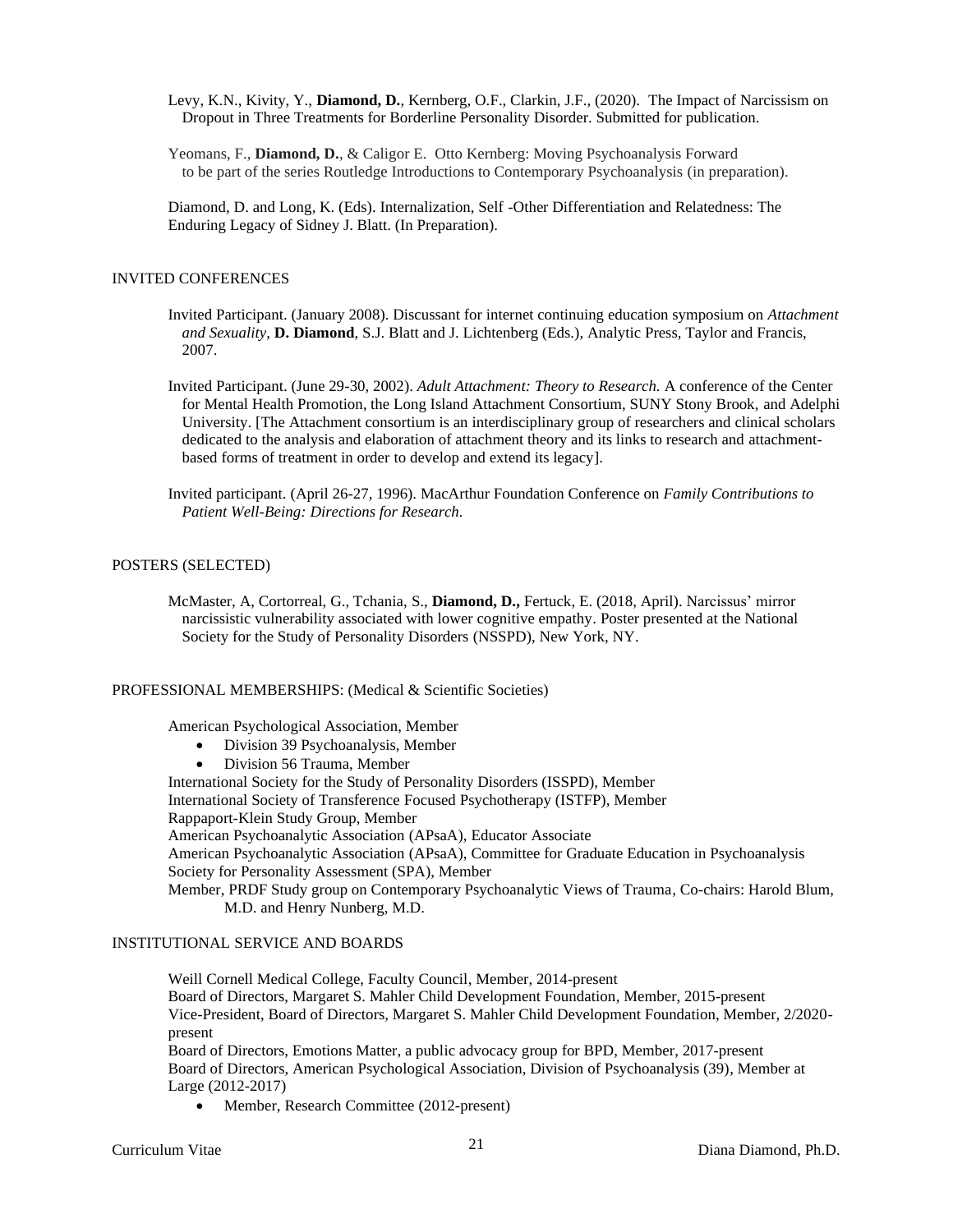- Member, Culture and Psychoanalysis Committee (2014-present)
- Member, Board of Directors; Division III; Gender and Psychoanalysis (2012-2020)
- Member, The American Psychological Foundation Fund for Psychoanalytic Research (2017present)

Educator Associate, American Psychoanalytic Association (APsaA) (2014-present) Member, Psychoanalytic Research Consortium, American Psychoanalytic Association (2012-present) Member, Scientific Paper Prize Committee, American Psychoanalytic Association (2018-present) Member, COPE (Committee on Psychoanalytic Education) Study Group: Erotic Transference and Countertransference of Patient and Analyst. American Psychoanalytic Association (2014-present) Member, President's Cabinet of American Psychological Association (2013-2015) Member, Rappaport-Klein Study Group, 2014 – Present

# RESEARCH AND GRANT SUPPORT

Co-principal Investigator, The Impact of Transference Focused Psychotherapy on Pathological Narcissism: The Validity of Attachment Dimensions as Proxies for Structural Personality Change. (Erik Fertuck, Ph.D. principal investigator). Fund for Psychoanalytic Research, American Psychoanalytic Association: \$19,824 (7/1/21-6/30/22)

Co-principal Investigator with Erik Fertuck, Ph.D. and Jeff K. Erbe (principal investigator). The Neural Basis of Attachment and Reflective Function in Borderline Personality Disorder, International Psychoanalytic Foundation (2010-2011).

Principal Investigator, Changes in Attachment and Symptomatology in Borderline Patients. International Psychoanalytic Foundation (2000-2001).

Principal Investigator, Changes in Attachment and Symptomatology in Borderline Patients, The Research Foundation of CUNY (2000-2001).

Co-principal Investigator: Changes in Attachment Organization and Symptomatology in Borderline Patients. Kohler-Stiftung Foundation of Munich (K. Levy, PI; 2001-2002)

Consultant to NIMH grant (MH53705-02), Psychotherapy of Borderline Personality Disorder, Principal Investigator, John Clarkin, Ph.D. Coordinated Research on the impact of attachment status and mentalization (RF) in borderline patients over the course of one year of manualized treatment, Transference Focused Psychotherapy (TFP) (1999-2003).

Consultant to NIMH Grant No. MH44991, Risk and Protective Factors in Recovery from Schizophrenia, (Jeri Doane, Ph.D., Principal Investigator) Yale Psychiatric Institute. Longitudinal research on the relationship of intrafamilial patterns of attachment and separation-individuation to family affective style (expressed emotion) and course of psychiatric disorder among adolescents and young adults (1989-1991).

## RESEARCH POSITIONS

Senior Fellow, Personality Disorders Institute (PDI) headed by Drs. Otto Kernberg and John Clarkin.

The Personality Disorders Institute at the New York Presbyterian Hospital and Weill Cornell Medical Center offers evaluation and treatment of patients with personality disorders across the spectrum of severity. Primary responsibilities involve:

• Participate in an active research protocol in the Department of Psychiatry at CUMC for which the PDI has received private funding, *Predictors of Change in Borderline Pathology Through Transference-Focused Psychotherapy* (PI: John Clarkin, Ph.D.). Study examines the nature of the predictors of different facets of change in BPD patients through TFP and brings together state-of-the-art psychotherapy, neurocognitive, neural circuitry, and genetic methodologies in the study of the effects of TFP on borderline pathology.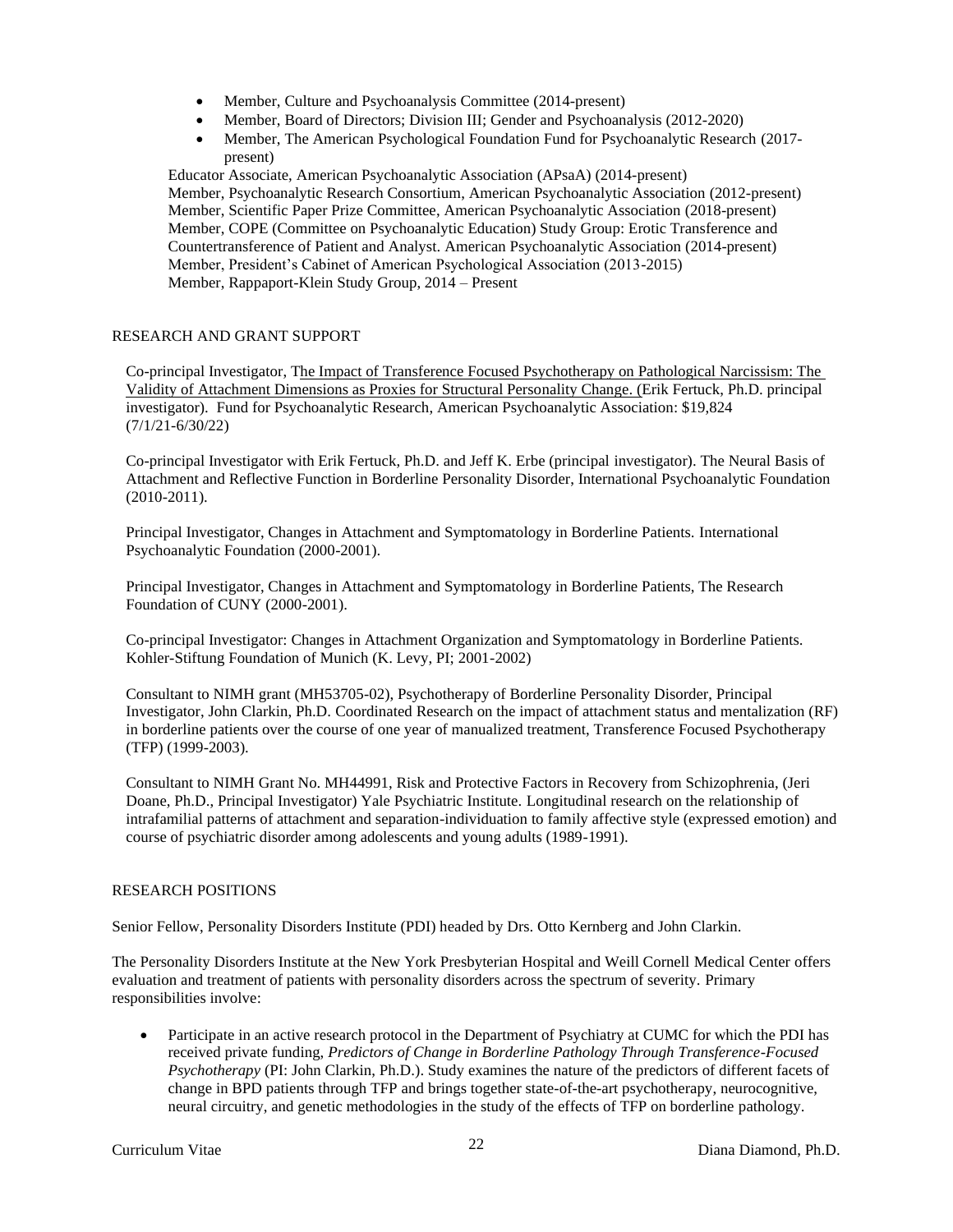- Responsibilities include: In the data acquisition phase, a) acting as a senior supervisor in one of the study supervision groups in TFP technique that is training research therapists for this study; b) Training research assistants in the administration of the Adult Attachment Interview (AAI). In the data analysis phase: c) Assisting to analyze and write up data on the influence of attachment status, mentalization and co-morbid conditions (NPD/BPD) as they operate as moderators of treatment outcome. d) writing grants to examine the impact of co-morbid NPD/BPD on the treatment process and outcome.
- Participate in developing and refining a manualized psychodynamic treatment for borderline patients: Transference-Focused Psychotherapy (TFP) for BPD and NPD.
- Mentor psychology interns, postdoctoral fellows and psychology graduate students and visiting research fellows in research and theoretical investigations of personality disorders
- Co-ordinate an international research group on co-occurring narcissistic and borderline personality disorders (NPD/BPD).

# **TEACHING**

Weill Cornell Medical College:

- Advanced Psychotherapy Seminar (1990-1993)
- Diagnostic Psychological Testing (1989-1991)
- Seminar in Transference Focused Psychotherapy (2010-present)

Graduate Courses at Doctoral Program in Clinical Psychology at City College and the Graduate Center of the City of New York:

- Severe Psychopathology I: Theory, Research and Treatment (Object relations perspectives on severe personality disorders (e.g. Borderline, Narcissistic, Histrionic, Obsessive-Compulsive, Schizoid, Schizoptypal and Dissociative personality disorders) (designed and taught course 1993-2012)
- Severe Psychopathology II: Theory, Research and Treatment (Unipolar and Bipolar Disorders, PTSD, Psychosis). (Designed and taught course 1993-2012)
- Practicum in Interviewing and Personality Appraisal—Adult Psychodiagnostics (designed and taught course 1993-1995)
- Psychodynamic Psychotherapy Practicum (designed and taught course 1995-2014)
- Advanced Practicum in Psychodynamically oriented Treatment of the Severely Disturbed Patient (designed and taught course 2010, 2015)
- Evidence Based, Manualized Psychodynamic Treatments (designed and taught course 2011-2015)
- Adult Psychopathology (designed and taught course 2011-2016)
- Adult Psychotherapy Practicum (designed and taught course 2012-2015)
- Clinical Instruction (Designed and taught course 2014-2015)

New York University Postdoctoral Program in Psychotherapy and Psychoanalysis

• An object relations approach to treating narcissistic Disorders: Transference Focused Psychotherapy for Narcissistic Pathology (Spring 2018)

New York Psychoanalytic Society and Institute (NYPSI)

• Transference Focused Psychotherapy for borderline and narcissistic disorders (Part of regular curriculum for psychoanalytic candidates, postdoctoral fellows, and psychotherapy trainees (Spring 2019)

New School for Social Research, Department of Psychology

• Practicum in Clinical Practice (2019-present)

Mentor and Supervisor to Psychology Interns and Psychiatry Residents at Weill Cornell Medical College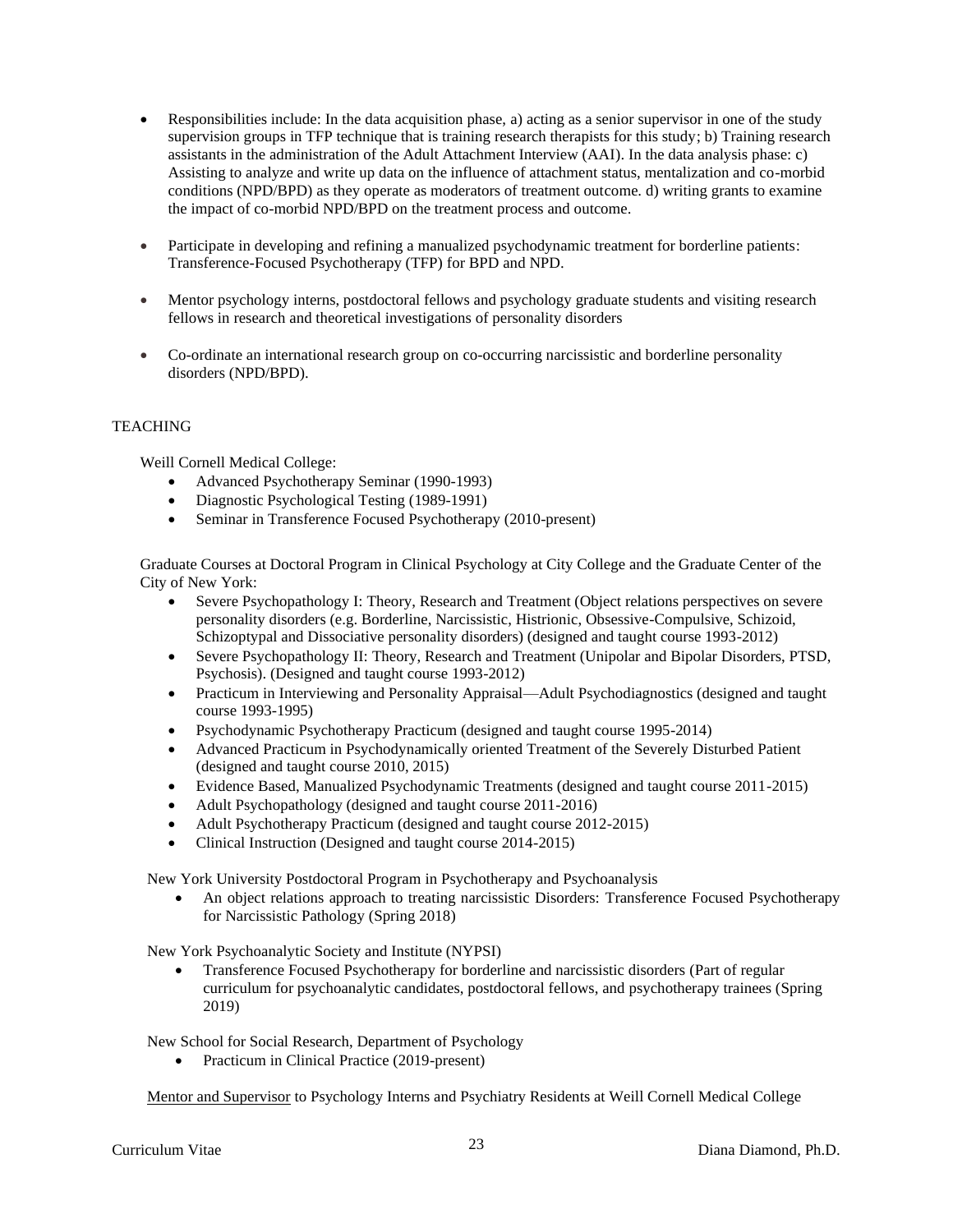(2003-present).

Mentor and Supervisor on Ph.D. theses for graduate students in Clinical Psychology in the Doctoral Program in Psychology at City College and the Graduate Center of the City University of New York (2003-present).

Chair of 15 doctoral dissertations; five of which have been awarded the Joseph E. Barmack award for best thesis for Ph.D. candidate in Clinical Psychology. Currently on 3 doctoral dissertation committees for students at CUNY and the New School for Social Research.

## **CONSULTATION**

Case consultant, Gunderson Residence, McLean Hospital, Harvard Medical School, October, 2013

Morbidity and Mortality Grand Rounds, Weill Cornell Medical College, January, 2010

OTHER (media, DVD's, etc.)

**Diamond, D.**, (2016, June). Online Module - The link between attachment style and personality disorder presentations. Part of an online course on Fragile Selves: Working with Narcissistic and Borderline States of Mind. Course organized by Confers UK, an online continuing education organization for mental health professionals.

**Diamond, D**., (2015, March). Transference Focused Psychotherapy for Severe Narcissistic Personality Disorders: Recent Developments in Theory, Research and Treatment. National Educational Alliance-Borderline Personality Disorder (NEA-BPD) Winter 2014-15 call-in series.

**Diamond, D.** Borderline Notes. Series on NPD.

# COMMUNITY SERVICE

Member at Large, Board of Directors, Emotions Matter (2018-present)

Member at Large, Board of Directors for the Sag Harbor Cinema and Arts Center, a multi-cultural arts center and cinema in Sag Harbor, Long Island (2019-present).

# OTHER CLINICAL ACTIVITIES AND EXPERIENCE

TFP Teacher/Supervisor international training in Transference Focused Psychotherapy (TFP), 9/2008 – Present

- Maudsley Hospital, Psychiatric Institute TFP group (London, U.K) (three two day TFP trainings in 2011, 2013, 2017; supervision group 2013-2015). TFP is now recognized as an evidence-based treatment in the National Health Service in the U.K.
- Parma and Milan TFP group (Italy) (TFP training; supervision group 2015-2016).
- TFP group--Moscow (TFP supervision group)
- TFP San Diego, CA. (TFP supervision group, 1/2018-present).
- McLean Hospital, Harvard Medical School, Continuing Education Seminars in TFP (TFP supervision group 11/20-present).

Research Therapist, Personality Disorders Institute for research study on Psychotherapy of BPD, Weill Cornell Medical College, PIs: John Clarkin, PhD & Otto Kernberg, MD, 4/2007 – 9/2009